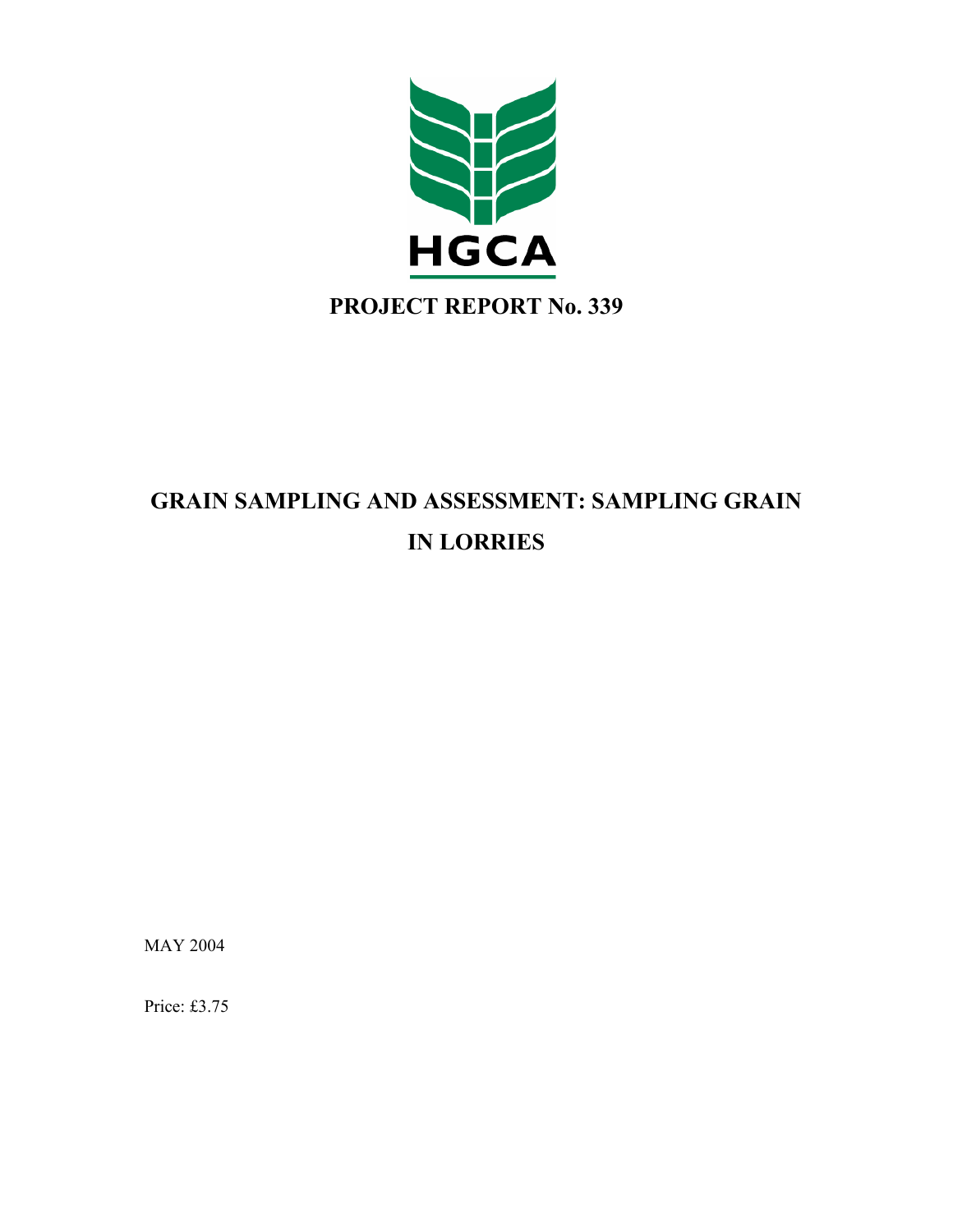# **PROJECT REPORT No. 339**

# **GRAIN SAMPLING AND ASSESSMENT: SAMPLING GRAIN IN LORRIES**

by

## J KNIGHT, R WILKIN and J RIVETT

Department of Environmental Science and Technology, Renewable Resources Assessment Group, Imperial College of Science and Technology, Prince Consort Road, London SW7 2BB

This is the final report of a 13-month project that started in May 2003. The work was funded by a grant of £35,606 from HGCA (project 2955).

The Home-Grown Cereals Authority (HGCA) has provided funding for this project but has not conducted the research or written this report. While the authors have worked on the best information available to them, neither HGCA nor the authors shall in any event be liable for any loss, damage or injury howsoever suffered directly or indirectly in relation to the report or the research on which it is based.

Reference herein to trade names and proprietary products without stating that they are protected does not imply that they may be regarded as unprotected and thus free for general use. No endorsement of named products is intended nor is it any criticism implied of other alternative, but unnamed, products.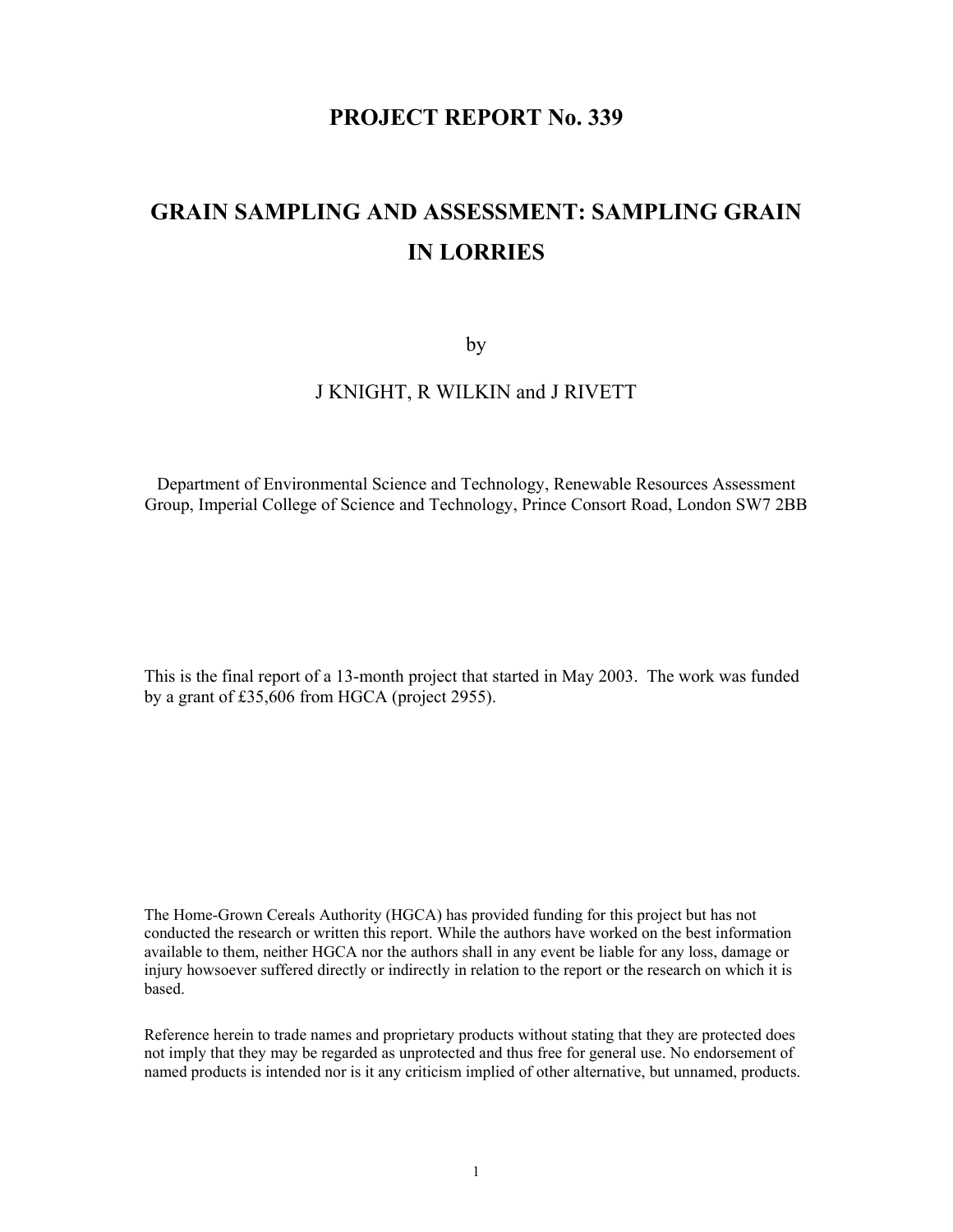# **Contents**

| 1.             |  |  |  |
|----------------|--|--|--|
| 2.             |  |  |  |
| 2.1.           |  |  |  |
| 2.2.           |  |  |  |
| 2.3.           |  |  |  |
| 2.4.           |  |  |  |
| 3.             |  |  |  |
| 4.             |  |  |  |
|                |  |  |  |
| $\mathbf{1}$   |  |  |  |
| 2.             |  |  |  |
| 2.1.           |  |  |  |
| 2.2.           |  |  |  |
| 2.3.           |  |  |  |
| 2.4            |  |  |  |
| 3.             |  |  |  |
| 4 <sup>1</sup> |  |  |  |
|                |  |  |  |
|                |  |  |  |
|                |  |  |  |
|                |  |  |  |
|                |  |  |  |
|                |  |  |  |
|                |  |  |  |
|                |  |  |  |
|                |  |  |  |
|                |  |  |  |
|                |  |  |  |
|                |  |  |  |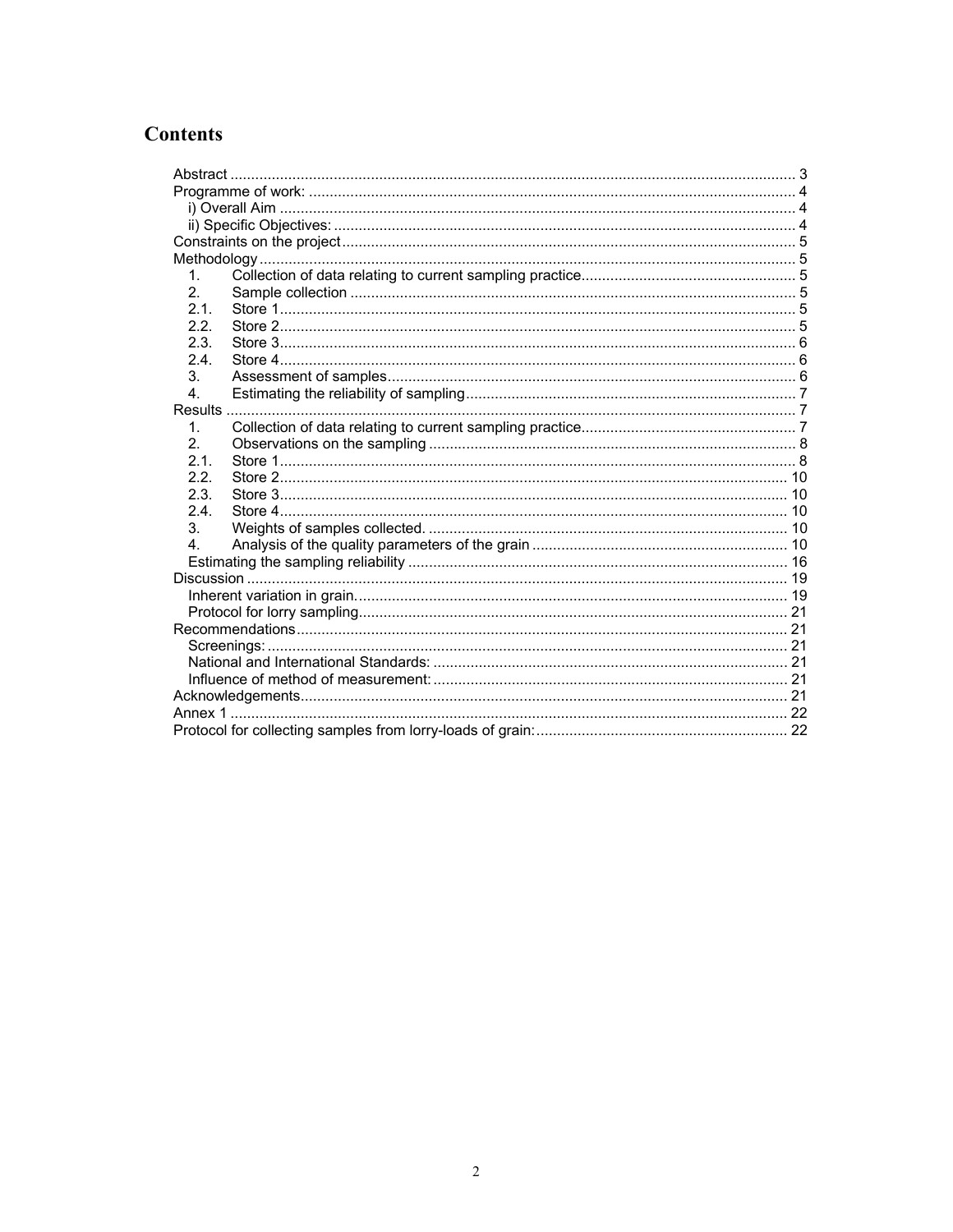# **Abstract**

The aim of this project was to establish if there are any inherent problems with the sampling of grain for the determination of quality characteristics in lorries at the point of intake and to establish recommendations in the form of a protocol for the sampling of grain under these conditions.

Grain was sampled using automated systems (Samplex CS90) and manual spearing to see if the method of sampling influenced the grain quality measurements. A key part of the process was to assess the influence that the number of samples taken from each load had on the likely accuracy of the results. Samples were collected at 4 different locations; on two occasions 10 lorries were sampled and on two occasions 8 lorries were sampled. At three locations CS90 samplers were used and 8 samples were withdrawn from each load and at the other location samples were taken manually with a multicompartmented spear with 5 samples being taken from each lorry. A comparison of different ways of sample handling was obtained by comparing the individual results from the 8 samples against an analysis of samples withdrawn from a composite sample formed from 8 samples. The latter method reflects more accurately the procedure followed at most stores.

Results indicated that there were no statistically significant differences between results from the individual samples or from the composite samples. Monte Carlo simulation of the impacts of using 2, 3, 5 or 8 samples per load revealed that the greater the number of samples used the greater the reliability of the result and the more likely it was to represent the true mean of the load. It was noted that automatic sampling equipment can no longer sample the entire length of a trailer and this could cause problems with obtaining the ideal sample. Manual sampling also had severe limitations due to the lack of safe access for sampling of trailers.

A sampling protocol for lorries is presented which emphasises the need for 8 samples to be taken from each load in order to get a good representation of the quality of the entire load.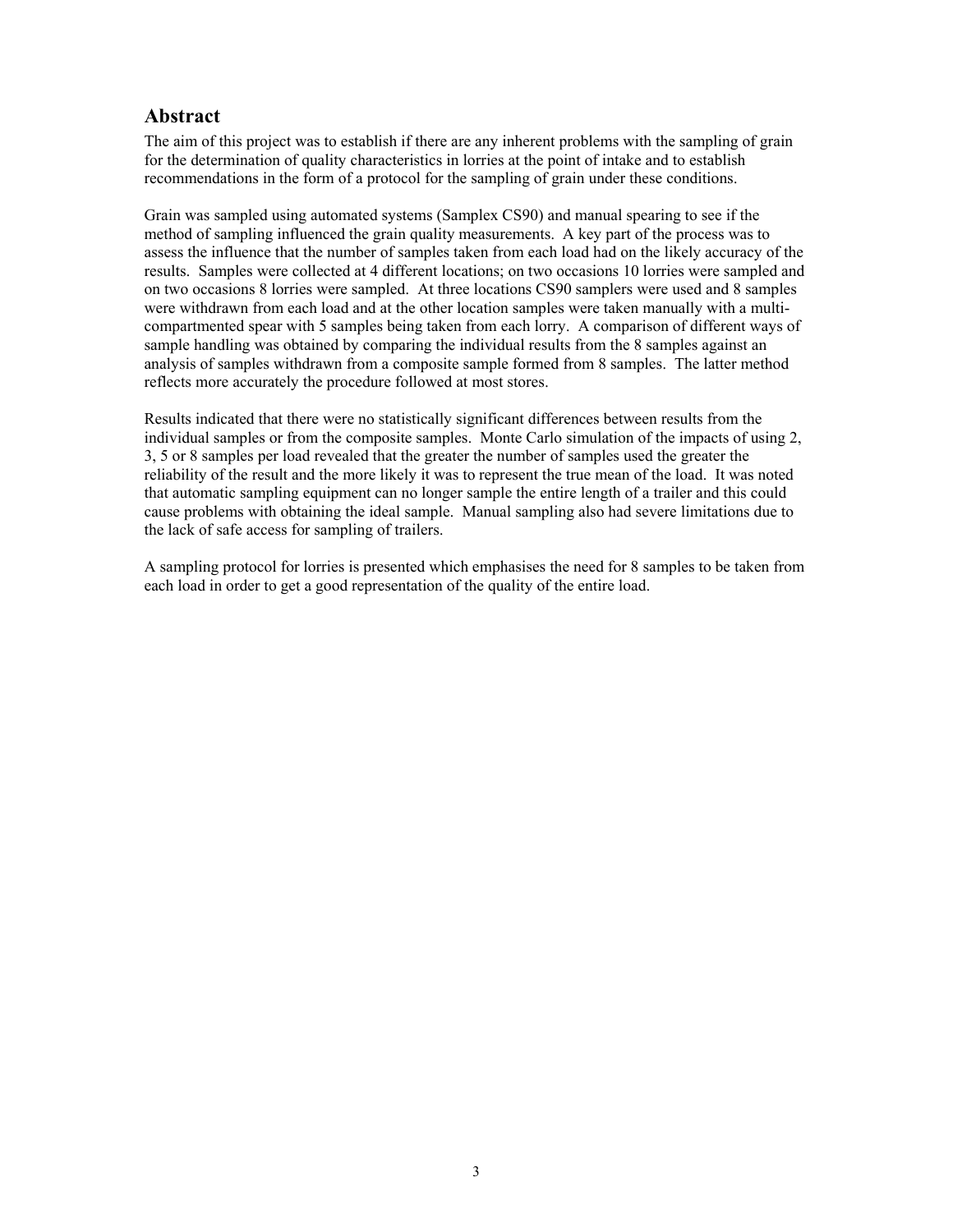## **Background**

This research submission was made at the request of HGCA in response to the Treasury funding secured to undertake a two-year programme to improve and standardise grain sampling and analysis across the UK cereals industry. The first phase of the programme was to develop and validate protocols suitable for collecting samples of grain on UK farms at harvest time and to train farmers in their use. The second part was to examine approaches to the collection of samples during storage and to compare the results obtained, wherever possible, with data collected as the store was filled. During the course of earlier sampling work, there was strong interest expressed in the mechanics and effectiveness of sampling loads of grain in lorries. In addition, some of the work done during storage involved sampling grain as it left the store in lorries. This showed up the limitations of some approaches to lorry sampling and highlighted the need for more information. An assessment of lorry sampling was therefore added as a separate section to the main project and is reported here.

Almost all grain is sampled as it is delivered to end users to confirm its quality and to ensure that contractual obligations are met. This sampling takes the form of collecting one or more samples from a lorry-load on arrival. The equipment used and method of sampling varies between end users and there are no data to show if these variations may cause bias in the representativeness of the sample and, therefore, in the results of quality analysis.

The key aim of end-user sampling is to ensure that the quality of the grain is suitable for its intended use. Therefore sampling is done before the load is tipped and this limits access to the surface of the load. This access is further constrained by food safety and HSE legislation that prevent the sampler from walking on the load.

A limited assessment of the practicalities of sampling lorries was done in 1992 (HGCA Project Report 79) in which the effects of method of sampling, number and position of sample points, the methods of loading lorries were considered. The wheat sampled was low-grade feed material with a low specific weight and a high level of fine material so was not representative of other grades. The results suggested that loading lorries with a front loader or from a hopper had no effect on the distribution of the quality characteristics within a load. Small differences were noted in the mean values for specific weight between automatic sampling using a Samplex CS90 and a manual spear but overall variability of the grain meant that these differences were not significant. There was significant variability in the results obtained at individual points with either method, although this variability was random and not associated with any part of the load. Fine material appeared to be very difficult to measure. At the time this work was undertaken there were no restrictions limiting access to the surface of the grain so that a widely disbursed pattern of sampling points could be used with the manual sampling. The conclusions from this work were that it was extremely unwise to base an assessment of lorry load of grain on a single sample and that more work was needed the confirm the results and to assesses other grades of grain

# **Programme of work:**

## **i) Overall Aim**

To assess the effectiveness of different approaches to sampling loads of grain in lorries.

#### **ii) Specific Objectives:**

i) To assess if the method of collecting samples influences grain quality measurement.

- ii) To assess if the number and position of sampling points influences grain quality measurement.
- iii) To provide guidelines for sampling lorries giving reliable information about grain quality.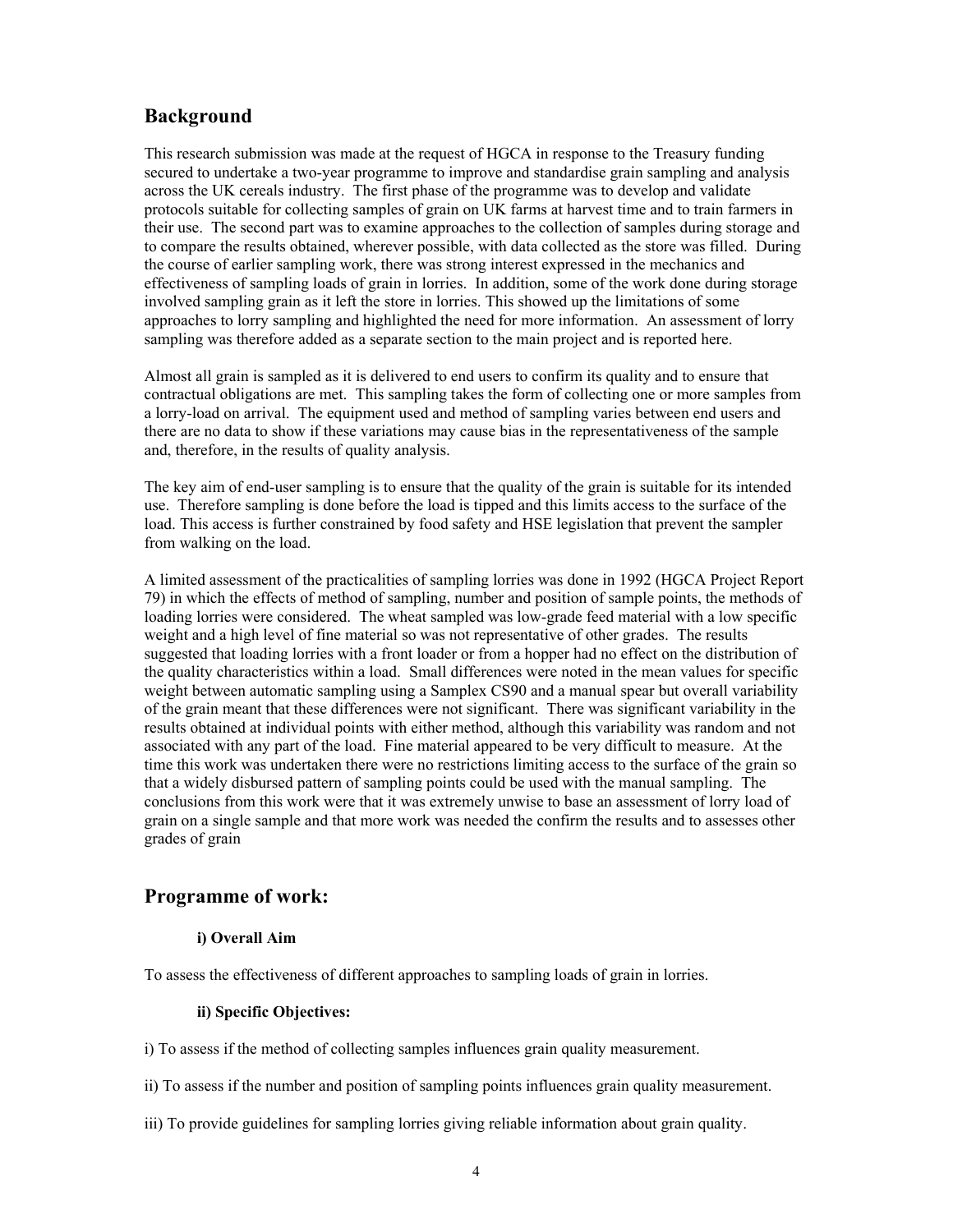## **Constraints on the project**

This work relied on the goodwill and co-operation of various storekeepers. Sampling had to be done using the facilities that were available at each store and could not unduly disrupt the normal working of the store. Current food safety and HSE legislation limiting the access of samplers to the surface of grain loaded in lorries had to be respected during this work.

# **Methodology**

## **1. Collection of data relating to current sampling practice.**

As part of the overall Project, in November 2002 the HGCA circulated a questionnaire to commercial grain stores and end-users of grain requesting information about their methods of analysis and methods of intake sampling. The information that was collected was used to assist with the design of the assessment of lorry sampling.

## **2. Sample collection**

## **2.1. Store 1**

The work was done at a store specialising in the storage of malting barley. Lorries were loaded with malting barley, variety Pearl, of a quality representative of that delivered to central storage from farms. The lorries, all 28 tonne articulated units, were loaded with a front loader fitted with a 2 tonne bucket.

Ten loads were sampled over a 2 day period. Sampling was done using the store's Samplex CS90 automated vacuum sampler. Initially, it had been expected to re-programme the CS90 to take 10 samples/load in a pre-set pattern. However, observation of the method of operation and sampling pattern achieved by the CS90 suggested that there was no advantage in using more than the 8 points provided by one of the standard sampler programmes.

During the setting up and initial testing of the CS90, the slide on the sample spear was opened to its maximum to increase the sample size. The system was set to only collect grain during the withdrawal as is recommended by the manufacturer for granular materials.

Each of the eight points was sampled three times. On the first occasion, individual samples were held separately. During the second and third samplings, all samples were bulked into single batches. One of these bulk samples was held as a composite sample and the other was used to provide samples of 1, 2 and 3 litres (small medium and large) collected at random with a 1-litre jug.

A small sub-sample from each of the individual samples was tested on the spot by store staff for screenings and germinative capacity. Screenings were tested by sieving a 100g sub-sample with a motorised shaker fitted with a 2.25mm mesh screen for 2 minutes. The germinative capacity was tested using the standard tetrazolium test.

## **2.2. Store 2**

Work was done at a commercial store during the normal out-loading of feed wheat. The lorries were loaded from an on-floor bulk using a front-bucket loader and were sampled as they left the store. Normal sampling practice was to collect a single spear sample/load using a manual, multicompartmented spear of about 1.7m in length. Access to the load was via a small sampling platform that only allowed samples to be taken from less than half the length of the loaded trailer and from only one side of the load.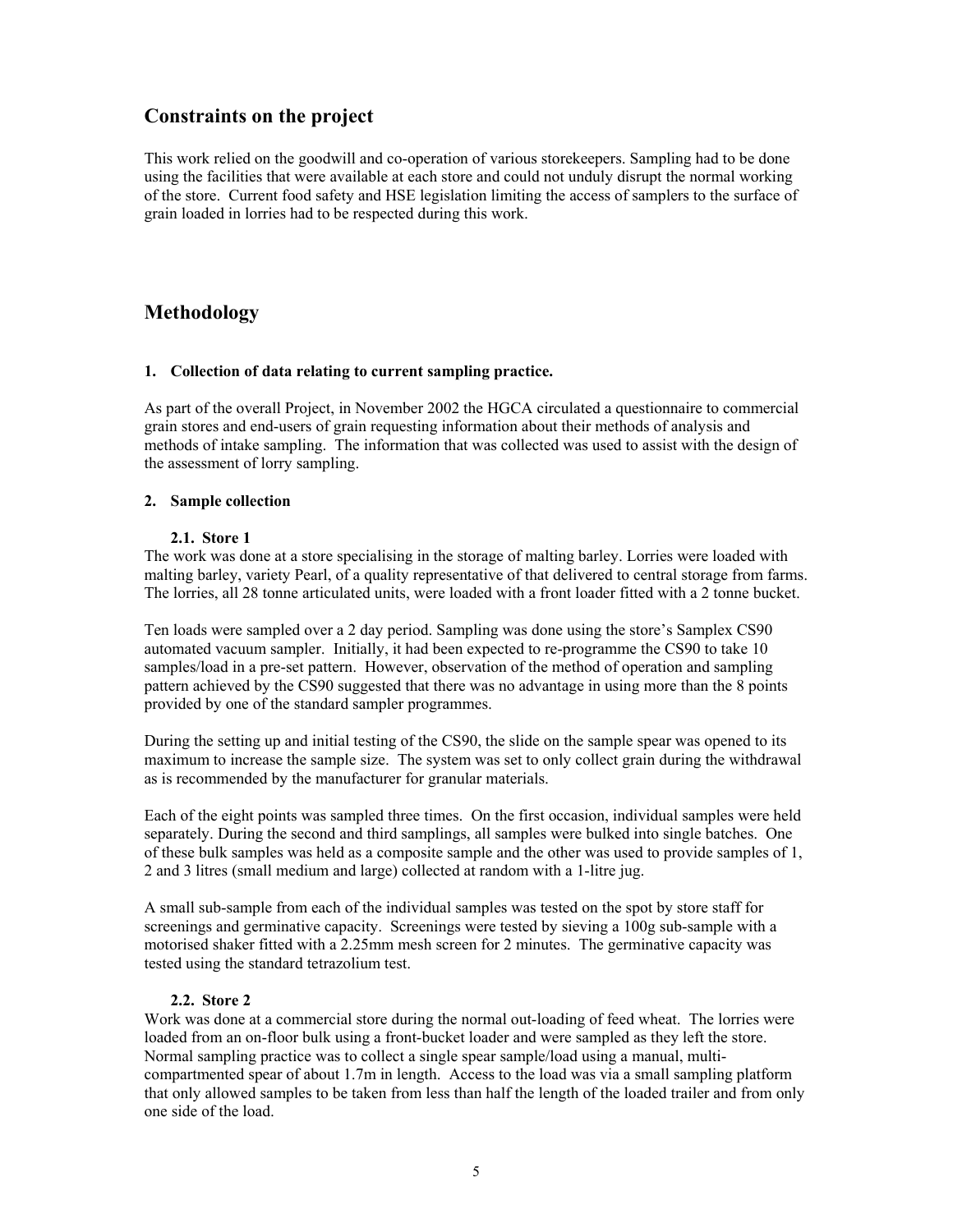For the purposes of this investigation 5 sample points were used for each load and the lorry was moved forward during the sampling process so that access to the whole length of the load could be obtained. However, it was not practical to turn the lorry round to give access to both sides of the load. Manual sampling meant that there was, inevitably, some variation in the exact location of the sample points between loads. Three spear samples were collected at each point. The first was held as an individual sample, the second bulked to form a composite sample and the third bulked to give a sample from which three random samples (small, medium and large) could be taken without mixing.

Ten lorry loads were sampled over a two-day period.

#### **2.3. Store 3**

The assessments were made at a commercial store during the normal out-loading of milling wheat. Samples were collected using a Samplex CS90 but without the automatic option. Therefore, the spear had to be controlled manually by the operator and this meant that there was considerable variation in the positioning of sample points between loads. A further constraint on sampling was that the CS90 was positioned at one end of the weighbridge thus limiting access to just one half of the load. The slide on the sampler was fully open and grain was only collected as the spear withdrew.

The lorries were loaded using a bucket loader from a 2000 tonne batch of wheat stored on-floor. Only a limited number of loads were dispatched each day and time constraints meant that only 8 loads were sampled during this assessment.

Three samples were collected from 8 sample points in each load. The first was held as an individual sample, the second bulked to form a composite sample and the third bulked to give a sample from which three random samples (small, medium and large) could be taken without mixing. The 8 points were arranged in a 3, 2, 3 pattern with the two samples being taken from the centre line and each row of 3 taken down the sides of the load (Figure 1). The location of the sampler and the position of the lorry on the weighbridge meant that the samples always came from the front half of the load.



**Figure 1.** Arrangement of sampling points used by CS90 sampler

Data was supplied by the storekeeper giving the store's own assessment of the quality of the batch of grain as measured when the store was filled.

#### **2.4. Store 4**

Loads of milling wheat delivered to a large flour mill were sampled with a Samplex automatic CS90. This work was done some months after the earlier assessments and it was decided that the collection of extra samples to make up composite batches was not justified. Eight samples were collected from eight loads of wheat over a 10 day period. For technical reasons, the collection of samples had to be done by mill staff so the exact details of the points sampled are not known.

## **3. Assessment of samples**

Samples had to be transported to the testing laboratory and some additional delays occurred between the collection and assessment of samples. However, samples that could not be analysed within 48 hours were stored in a freezer at -16<sup>o</sup>C to minimise changes in the properties of the grain. These samples were allowed to return to ambient temperature before testing. The exceptions to this were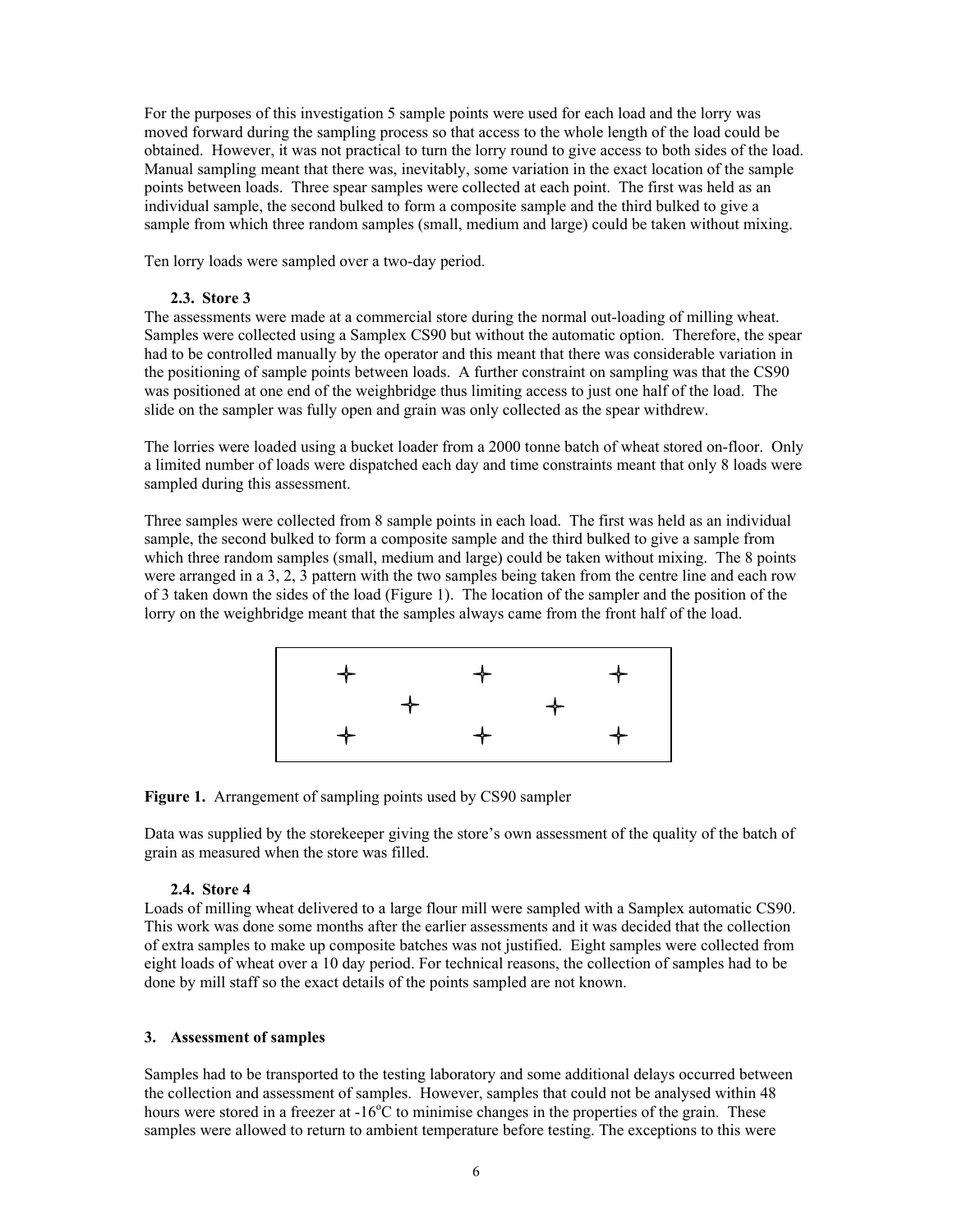samples collected from store 4. These were collected over a 10 day period and a further 4 days elapsed before the samples arrived for testing. During this period the samples were not held under controlled temperature conditions.

Individual samples were tested separately, as were the three different sizes of random sample. However, in the case of the medium and large samples, these were divided by coning and quartering to give the correct volume of grain for assessment. The composite samples were also mixed and then divided by coning and quartering. Five sub-samples of the composites were tested from Store1 but only three sub-samples were tested from stores 2 and 3.

As a first step in the assessment process, the screenings in each sample were measured by manual sieving. Each sample was weighed and then sieved for 30 seconds using a 2.5mm slotted sieve for wheat or a 2.25mm slotted sieve for barley. The sievings were weighed and the percentage calculated. The weights of the individual samples gave an indication of the variation in the size of sample collected on each occasion.

After sieving, the properties of each sample were assessed using a Foss Infratec Grain Analyser 1241 GA-TWM. The machine used official calibrations as provided by the NIR network and measured moisture content, specific weight, protein in the case of wheat, or nitrogen in the case of barley and made an assessment of hardness of wheat.

In addition, some of the samples of wheat from stores 2 and 3 were sent to NIAB for assessment of Hagberg Falling Number. Complete sets of individual samples from 5 loads, together with a single composite sample were tested from Store 3. Complete sets of individual samples and a single composite from 4 loads were tested from Store 2. The testing was done using standard methodology and each result was the mean of two determinations.

## **4. Estimating the reliability of sampling**

The impact of the number of samples taken on the reliability of the result obtained from those samples was assessed by determining the mean and standard deviation for the results of the 8 samples taken from each lorry. This information was used to define a probability curve for a normal distribution for each of the lorries. A Monte Carlo simulation was then run to sample from either 2, 3, 5 or 8 of these distributions depending on the sampling regime to be simulated. The simulation was run for a total of 100,000 trials. From this result cumulative probability distribution curves were obtained and these were used to estimate the confidence limits for different numbers of samples for a given margin of error. Thus the confidence interval for sampling  $2, 3, 5$ , or 8 times for a known deviation from the mean for the different quality parameters could be produced. The final figure shows the probability of the confidence interval actually covering the mean value.

# **Results**

## **1. Collection of data relating to current sampling practice**

As part of the initiative to standardise grain testing a survey of laboratory practice was undertaken and this included a set of questions on the collection of samples from lorry-loads of grain. This provided information from a range of commercial premises receiving, handling or processing grain about current lorry sampling practices. The response showed that there was no common industry-wide approach. The most frequently used equipment was the Samplex CS90 or other unspecified Samplex units (49%) followed by manual sampling (37%). The number of samples collected per load ranged between 1 and 10 and the weight of grain collected varied between 0.4 and 11kg.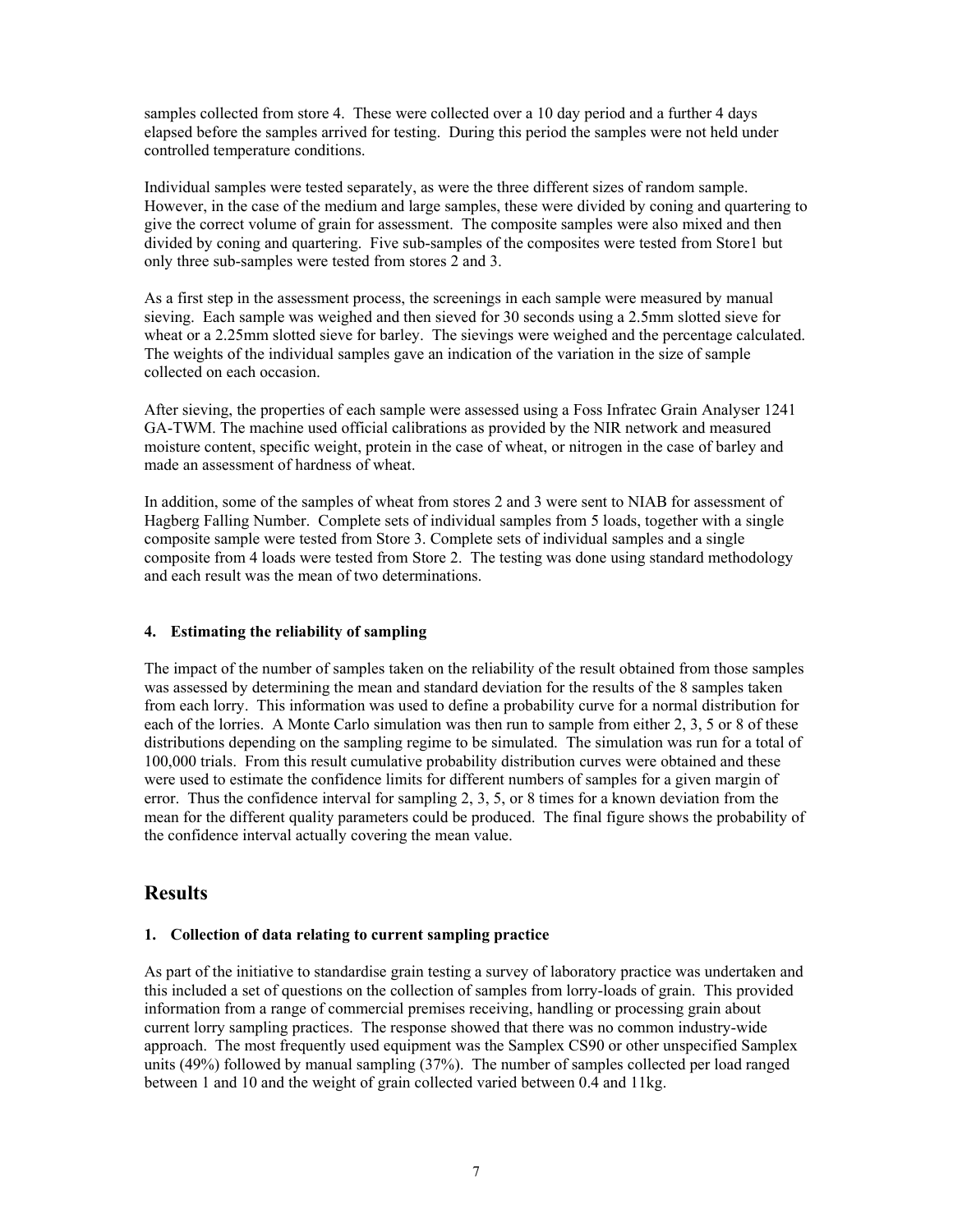## **2. Observations on the sampling**

## **2.1. Store 1**

During the assessment, it became apparent that the reach of the CS90 sampling arm and the size of current articulated trailers resulted in parts of the load being inaccessible unless the lorry was moved. Of the total 11m length of the trailer, up to 2.5m at the front and 2.5m at the rear of the trailer were not accessible to the sampler. Therefore, up to 40% of the grain could not be sampled (Figure 1).

The weight of individual samples collected varied considerably. The size of sample was related to the depth of grain at the point of sampling, the greater the depth, the larger the sample. The bucket loading method led to peaks and troughs in the loaded grain and this, in turn produced variation in sample size (Figure 1 and Table 1).

Each individual sample was sucked from the sample spear to the laboratory and was collected in a cyclone. There was obvious separation of fine material and grains during this process. (see Figure 2)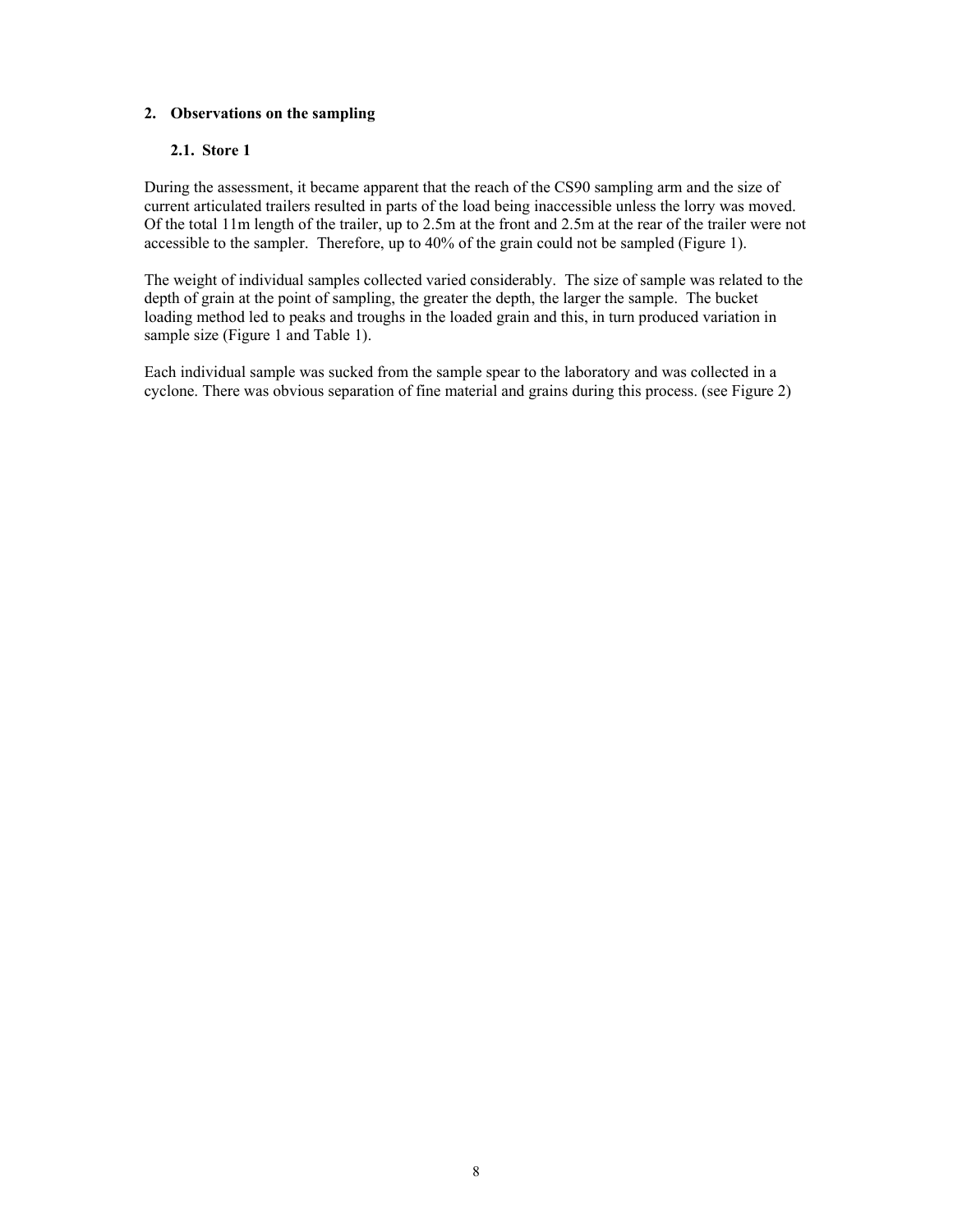

**Figure 1.** The collection of samples from lorry-loads of barley with a Samplex CS90



**Figure 2.** Individual samples collected in the cyclone showing the separation of fine material.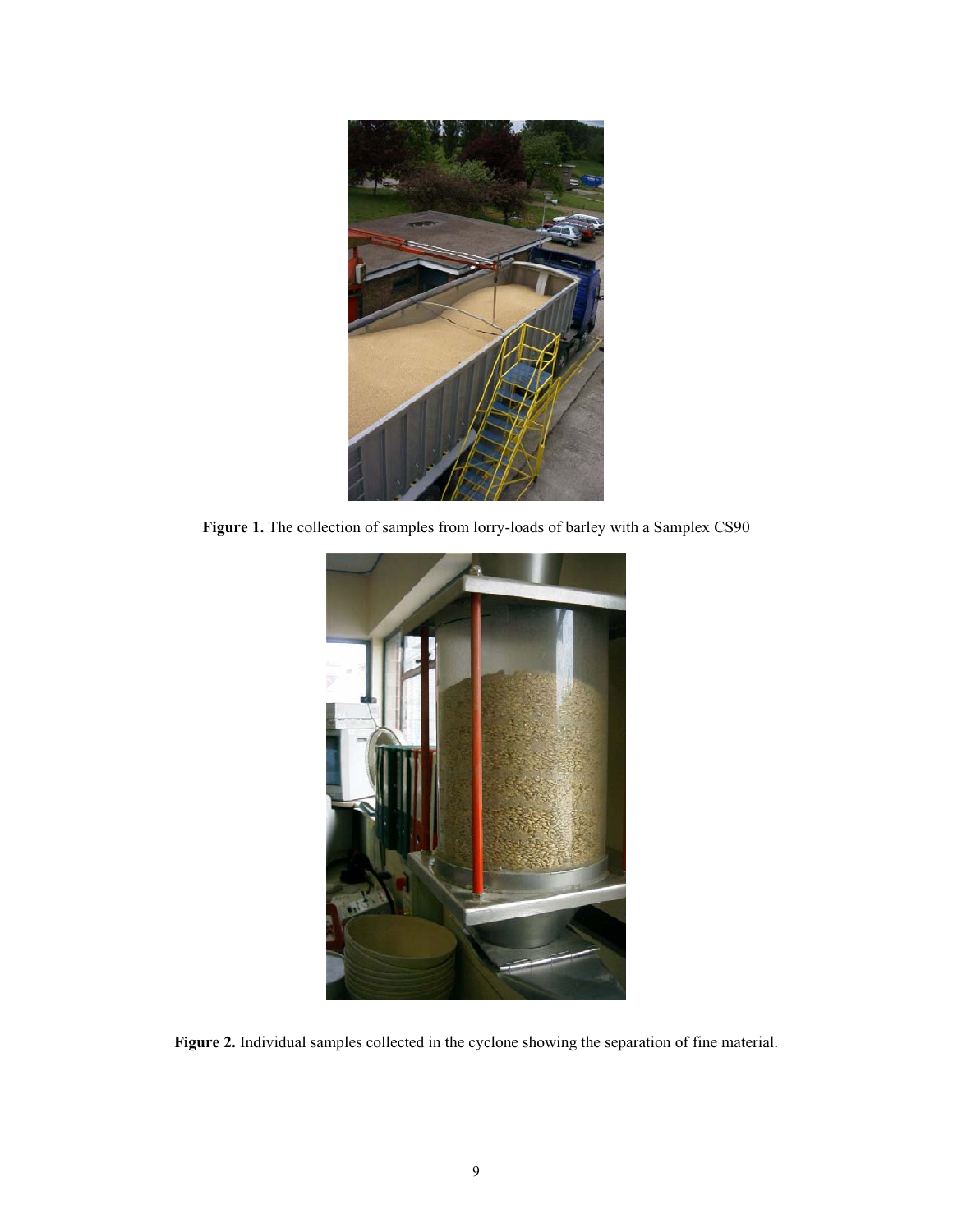## **2.2. Store 2**

The collection of samples was limited to one side of the load only and the exact location of the sample points varied between loads because the position of the lorries in relation to the sampling platform varied. The depth of the grain in the trailers varied as at Store 1. However, the grain was always deep enough to permit the manual spear to be inserted to its full depth so there was much less variation in the weight of sample (Table 1). Conversely, the spear was usually not long enough to reach to the bottom of the load. The process of collecting 5 samples/load was time consuming and physically demanding. Moving the lorry to allow access to the whole length of the load could not be considered as a practical approach in most situations.

## **2.3. Store 3**

The manual control of the insertion of the sample probe was imprecise because the probe tended to swing back and forth as it was moved between sample points. The swing was exaggerated by the effects of wind. The position of CS90 meant that only the front half of each load could be sampled.

The size of individual samples was related to depth of grain in the trailer and this varied within and between loads.

## **2.4. Store 4**

The Samplex CS90 was situated some distance from the laboratory and, during normal sampling in which 8 samples were collected/load, the samples were accumulated at the CS90 and then conveyed by suction to the laboratory. The bulked samples were then passed through a mixer/divider to produce a working sample for analysis. Therefore, during normal sampling procedures, it was not possible to obtain samples from individual positions within a load. For the purposes of this investigation, 8 loads were sampled so that each of the eight individual samples/load was conveyed to the laboratory and collected before the next sample was taken. This was a time consuming and disruptive process so that it was only possible to sample a single load/day.

## **3. Weights of samples collected.**

The weights of the individual samples collected from the loads at each store are summarised in Table 1.

The wide variation in the weights of samples both between and within loads found at the two stores where grain was sampled with a CS90 relates to the variation in the depth of grain at different parts of the load. The variation did not occur with the manual spear because, irrespective of the depth of grain, the spear could always be inserted to its full length.

## **4. Analysis of the quality parameters of the grain**

The results of the quality analysis done using the Foss Infratec Grain Analyser are given in Tables 2, 3, 4 and 5. The results of assessing the level of fine material (screenings) are also given. For stores 2 and 3 the amount of fine material was established by the project staff using a manual sieve but data for the additional tests done by store staff at Store 1 using a mechanical shaker are also included.

The storekeeper at Store 3 provided the project with the results of intake sampling of the store used for filling the loads sampled as part of this project. Obviously, the grain sampled during the project ( $\sim$ 250 tonnes) represented a very small part of the 4500 tonnes contained in the store. However, values are given in Table 5 allow some comparisons to be made with the results obtained by sampling loads leaving the store after about 10 months storage (Table 4). The intake sampling procedure used at the Store 3 was to collect samples from three points from each load and to mix these samples to give a composite that was used for analysis. The analyses were done using a Foss Infratec that was calibrated to the same standards as applied to the instrument used during the project. A summary of the storekeeper's analysis results is given in Table 6.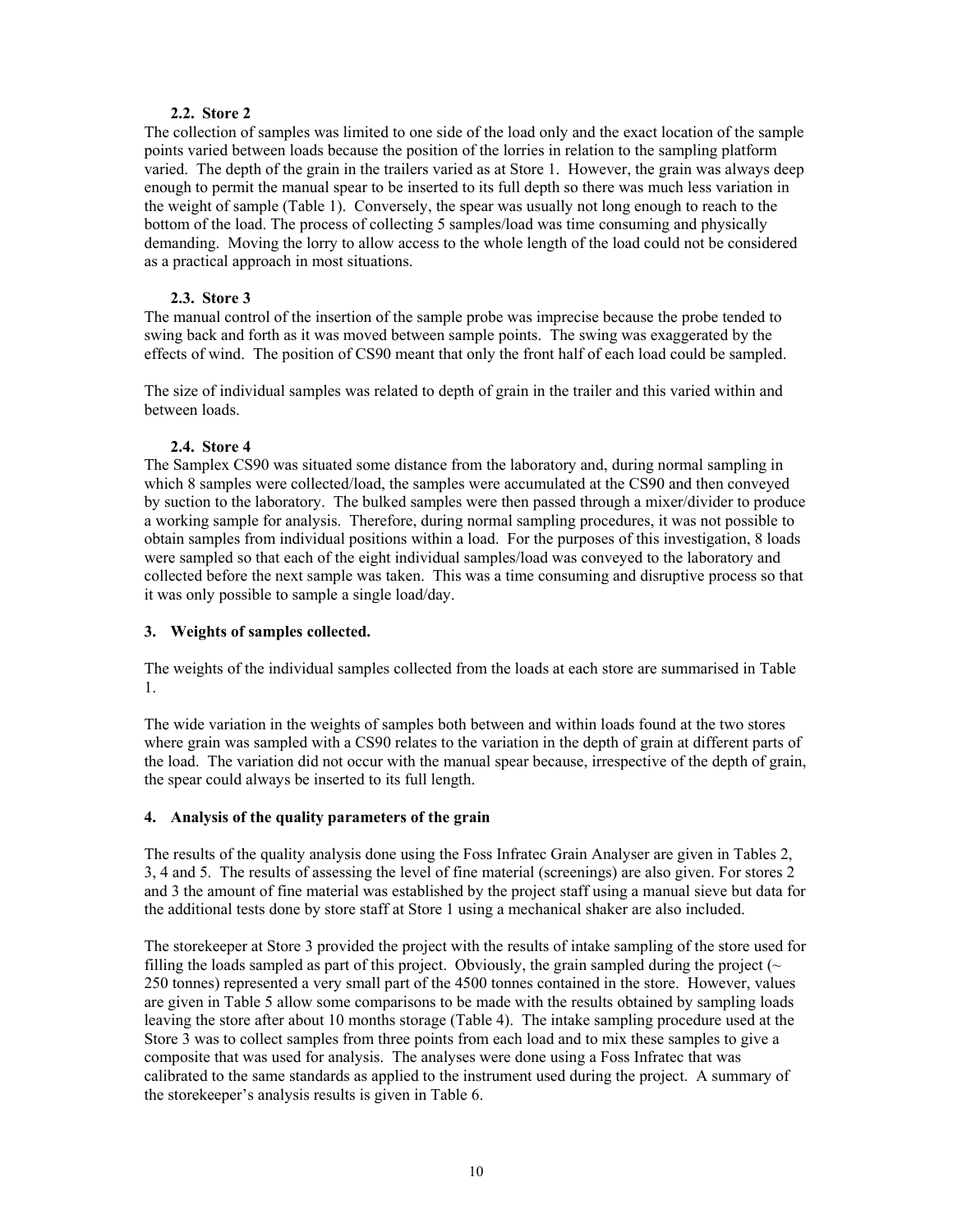|                |                                | Weight in grams |       |       |  |
|----------------|--------------------------------|-----------------|-------|-------|--|
| <b>Store</b>   | Load                           | Max.            | Min.  | Mean  |  |
|                | $\mathbf{1}$                   | 738.7           | 476.8 | 604.2 |  |
| 1.             | $\overline{c}$                 | 725.4           | 615.2 | 670.6 |  |
| Barley         | $\overline{3}$                 | 808.5           | 469.1 | 654.5 |  |
| Sampled with   | $\overline{\mathbf{4}}$        | 826.4           | 425.0 | 649.4 |  |
| automatic      | 5                              | 761.9           | 437.4 | 604.9 |  |
| <b>CS90</b>    | 6                              | 721.6           | 487.3 | 610.5 |  |
|                | $\overline{7}$                 | 816.1           | 510.3 | 677.0 |  |
|                | 8                              | 732.6           | 464.4 | 625.2 |  |
|                | 9                              | 737.3           | 471.1 | 623.1 |  |
|                | 10                             | 787.9           | 424.9 | 638.7 |  |
|                |                                |                 |       |       |  |
|                | $\mathbf{1}$<br>$\overline{c}$ | 480.7           | 378.2 | 452.3 |  |
|                | $\overline{\mathbf{3}}$        | 541.3           | 418.0 | 471.2 |  |
| 2.<br>Wheat    | $\overline{4}$                 | 485.5<br>479.3  | 468.8 | 478.1 |  |
|                | 5                              | 474.4           | 368.6 | 443.4 |  |
| Sampled        | 6                              | 481.4           | 406.7 | 455.1 |  |
| manually       | $\overline{7}$                 |                 | 464.2 | 476.3 |  |
|                | 8                              | 457.4           | 389.0 | 432.3 |  |
|                | 9                              | 467.4           | 410.0 | 445.4 |  |
|                |                                | 462.6           | 445.8 | 451.9 |  |
|                | 10                             | 463.8           | 436.3 | 450.6 |  |
| 3.             | $\mathbf{1}$                   | 1062.5          | 470.1 | 824.6 |  |
| Wheat          | $\overline{c}$                 | 790.8           | 458.9 | 560.5 |  |
| Sampled with   | 3                              | 760.2           | 760.2 | 760.2 |  |
| non-automatic  | $\overline{4}$                 | 730.9           | 427.6 | 538.2 |  |
| CS90           | 5                              | 846.5           | 390.8 | 599.1 |  |
|                | 6                              | 799.6           | 466.0 | 605.3 |  |
|                | $\overline{7}$                 | 765.5           | 117.6 | 487.3 |  |
|                | 8                              | 736.5           | 490.2 | 612.3 |  |
|                | $\mathbf{1}$                   | 633.9           | 449.2 | 525.2 |  |
| 4.             | $\overline{2}$                 | 673.0           | 552.3 | 597.0 |  |
| Wheat sampled  | $\overline{\mathbf{3}}$        | 627.6           | 483.7 | 571.0 |  |
| with automatic | $\overline{\mathbf{4}}$        | 922.8           | 566.6 | 642.7 |  |
| <b>CS90</b>    | 5                              | 611.4           | 483.3 | 546.1 |  |
|                | 6                              | 641.5           | 571.6 | 604.0 |  |
|                | 7                              | 663.0           | 552.9 | 606.0 |  |
|                | 8                              | 616.1           | 59.60 | 470.1 |  |
|                |                                |                 |       |       |  |
|                |                                |                 |       |       |  |

**Table 1.** The maximum, minimum and mean weights of the batches of individual samples collected at each store. There were 8 individual samples at stores 1 3 and 4, and 5 individual samples at store 2.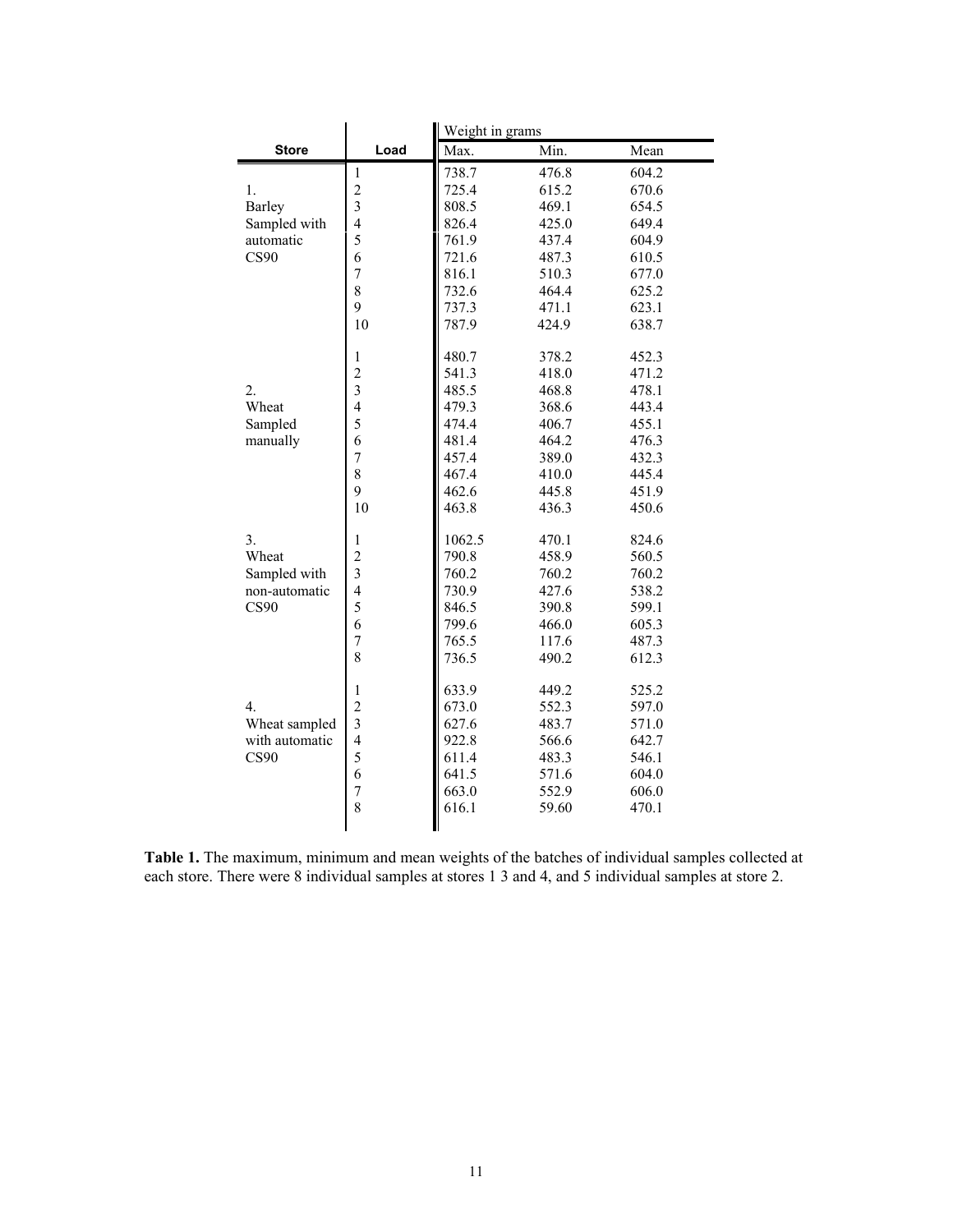|         | Nitrogen (% dm) | Moisture $(\% )$ | Specific Wt<br>kg/hl |       | Fines $(\% )$ |
|---------|-----------------|------------------|----------------------|-------|---------------|
| Load 1  |                 |                  |                      | Store | Project       |
| Maximum | 1.77            | 14.4             | 69.1                 | 4.6   | 2.9           |
| Minimum | 1.74            | 13.8             | 64.8                 | 3.2   | 1.7           |
| Mean    | 1.79            | 14.0             | 67.7                 | 3.6   | 2.4           |
|         |                 |                  |                      |       |               |
| Load 2  |                 |                  |                      |       |               |
| Maximum | 1.77            | 14.4             | 69.0                 | 3.9   | 2.6           |
| Minimum | 1.72            | 13.7             | 68.1                 | 3.1   | 2.1           |
| Mean    | 1.78            | 14.0             | 68.5                 | 3.6   | 2.3           |
|         |                 |                  |                      |       |               |
| Load 3  |                 |                  |                      |       |               |
| Maximum | 1.75            | 14.1             | 69.5                 | 4.3   | 3.2           |
| Minimum | 1.72            | 13.8             | 67.9                 | 2.9   | 1.6           |
| Mean    | 1.77            | 13.9             | 68.8                 | 3.6   | 2.2           |
|         |                 |                  |                      |       |               |
| Load 4  |                 |                  |                      |       |               |
| Maximum | 1.76            | 14.3             | 70.0                 | 3.6   | 2.8           |
| Minimum | 1.75            | 13.8             | 68.4                 | 2.9   | 1.7           |
| Mean    | 1.78            | 14.0             | 69.1                 | 3.4   | 2.0           |
|         |                 |                  |                      |       |               |
|         |                 |                  |                      |       |               |
| Load 5  |                 |                  |                      |       |               |
| Maximum | 1.76            | 14.3             | 69.7                 | 5.2   | 2.9           |
| Minimum | 1.72            | 13.8             | 68.2                 | 3.3   | 1.9           |
| Mean    | 1.79            | 14.1             | 69.2                 | 4.2   | 2.4           |
|         |                 |                  |                      |       |               |
| Load 6  |                 |                  |                      |       |               |
| Maximum | 1.75<br>1.72    | 14.1             | 69.1<br>68.3         | 5.6   | 3.3           |
| Minimum | 1.78            | 13.8             |                      | 4.3   | 2.0           |
| Mean    |                 | 14.0             | 68.7                 | 4.8   | 2.7           |
| Load 7  |                 |                  |                      |       |               |
| Maximum | 1.75            | 14.3             | 69.2                 | 6.4   | 2.9           |
| Minimum | 1.74            | 14.0             | 68.5                 | 4.2   | 1.9           |
| Mean    | 1.77            | 14.2             | 68.7                 | 5.1   | 2.3           |
|         |                 |                  |                      |       |               |
| Load 8  |                 |                  |                      |       |               |
| Maximum | 1.76            | 15.0             | 69.5                 | 5.5   | 3.4           |
| Minimum | 1.75            | 13.7             | 68.5                 | 3.4   | 2.1           |
| Mean    | 1.78            | 14.2             | 68.9                 | 4.4   | 2.6           |
|         |                 |                  |                      |       |               |
| Load 9  |                 |                  |                      |       |               |
| Maximum | 1.76            | 14.1             | 69.4                 | 4.4   | 3.4           |
| Minimum | 1.72            | 13.8             | 68.5                 | 3.7   | 2.0           |
| Mean    | 1.78            | 14.0             | 68.9                 | 4.0   | 2.6           |
|         |                 |                  |                      |       |               |
| Load 10 |                 |                  |                      |       |               |
| Maximum | 1.74            | 14.5             | 69.0                 | 5.4   | 3.5           |
| Minimum | 1.60            | 13.8             | 68.0                 | 3.0   | 1.9           |
| Mean    | 1.78            | 14.1             | 68.6                 | 4.5   | 2.5           |

**Table 2.** Maximum, minimum and mean values for the analysis of the eight individual barley samples collected at Store 1.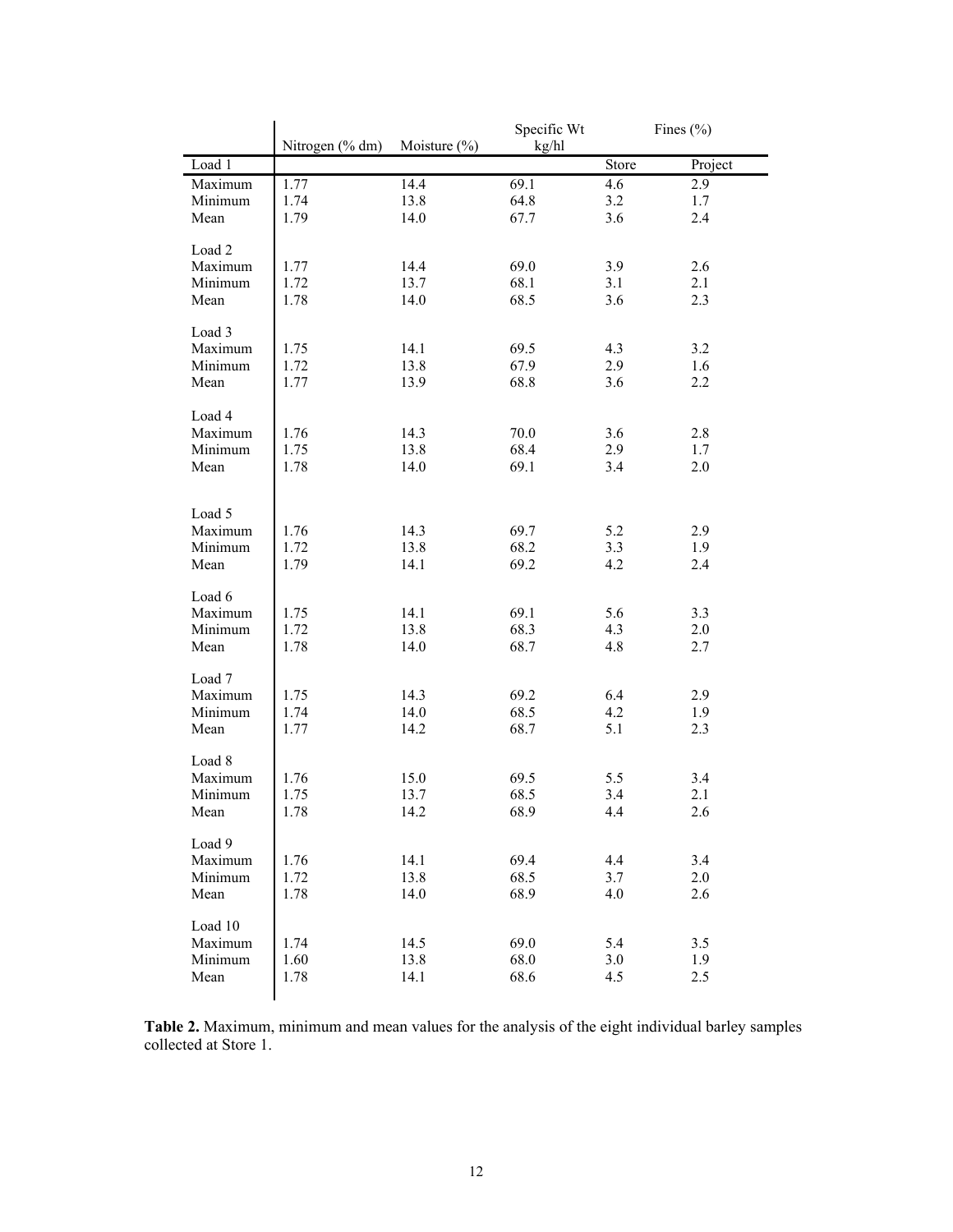|         | Protein (%dm) | Moisture $(\% )$ | Hardness | Specific Wt<br>kg/hl | Fines % |
|---------|---------------|------------------|----------|----------------------|---------|
| Load 1  |               |                  |          |                      |         |
| Maximum | 11.2          | 13.7             | 41.4     | 76.3                 | 2.9     |
| Minimum | 10.8          | 13.4             | 37.1     | 72.9                 | 1.8     |
| Mean    | 11.0          | 13.5             | 39.0     | 75.1                 | 2.4     |
|         |               |                  |          |                      |         |
| Load 2  |               |                  |          |                      |         |
| Maximum | 11.2          | 14.7             | 40.5     | 75.0                 | 2.2     |
| Minimum | 10.9          | 13.8             | 34.1     | 72.1                 | 1.7     |
| Mean    | 11.0          | 14.2             | 38.0     | 73.9                 | 1.9     |
|         |               |                  |          |                      |         |
| Load 3  |               |                  |          |                      |         |
|         |               |                  |          |                      |         |
| Maximum | 11.1          | 13.9             | 43.0     | 76.3                 | 2.4     |
| Minimum | 10.7          | 13.7             | 35.6     | 75.2                 | 1.9     |
| Mean    | 10.9          | 13.7             | 38.0     | 75.7                 | 2.2     |
|         |               |                  |          |                      |         |
| Load 4  |               |                  |          |                      |         |
| Maximum | 11.3          | 14.1             | 37.9     | 74.9                 | 2.1     |
| Minimum | 10.7          | 13.8             | 31.6     | 73.7                 | 1.7     |
| Mean    | 11.0          | 13.9             | 35.4     | 74.4                 | 1.8     |
|         |               |                  |          |                      |         |
|         |               |                  |          |                      |         |
| Load 5  |               |                  |          |                      |         |
| Maximum | 11.1          | 14.2             | 38.4     | 75.5                 | 2.1     |
| Minimum | 10.6          | 13.5             | 34.3     | 73.3                 | 1.6     |
| Mean    | 10.9          | 13.9             | 36.8     | 74.8                 | 1.9     |
|         |               |                  |          |                      |         |
| Load 6  |               |                  |          |                      |         |
| Maximum | 11.2          | 14.0             | 35.6     | 76.3                 | 2.9     |
| Minimum | 10.8          | 13.3             | 28.7     | 74.8                 | 2.0     |
| Mean    | 11.0          | 13.6             | 33.0     | 75.8                 | 2.4     |
|         |               |                  |          |                      |         |
| Load 7  |               |                  |          |                      |         |
|         |               |                  |          |                      |         |
| Maximum | 11.1          | 14.9             | 36.5     | 75.2                 | 2.5     |
| Minimum | 10.5          | 14.3             | 29.3     | 74.4                 | 1.7     |
| Mean    | 10.8          | 14.6             | 32.4     | 74.9                 | 2.1     |
|         |               |                  |          |                      |         |
| Load 8  |               |                  |          |                      |         |
| Maximum | 10.6          | 14.5             | 31.7     | 75.4                 | 2.2     |
| Minimum | 10.2          | 14.3             | 24.1     | 74.5                 | 1.8     |
| Mean    | 10.4          | 14.4             | 28.6     | 75.0                 | 2.0     |
|         |               |                  |          |                      |         |
| Load 9  |               |                  |          |                      |         |
| Maximum | 11.0          | 14.8             | 37.2     | 75.6                 | 2.3     |
| Minimum | 9.9           | 14.5             | 16.5     | 73.8                 | 1.9     |
| Mean    | 10.6          | 14.7             | 29.2     | 74.6                 | 2.1     |
|         |               |                  |          |                      |         |
| Load 10 |               |                  |          |                      |         |
| Maximum | 11.6          | 15.7             | 40.5     | 75.5                 | 2.1     |
| Minimum | 10.9          | 14.6             | 16.6     | 73.5                 | 1.4     |
| Mean    | 11.2          | 15.0             | 33.7     | 74.8                 | 1.8     |
|         |               |                  |          |                      |         |

**Table 3.** Maximum, minimum and mean values for the analysis of the five individual wheat samples collected at Store 2.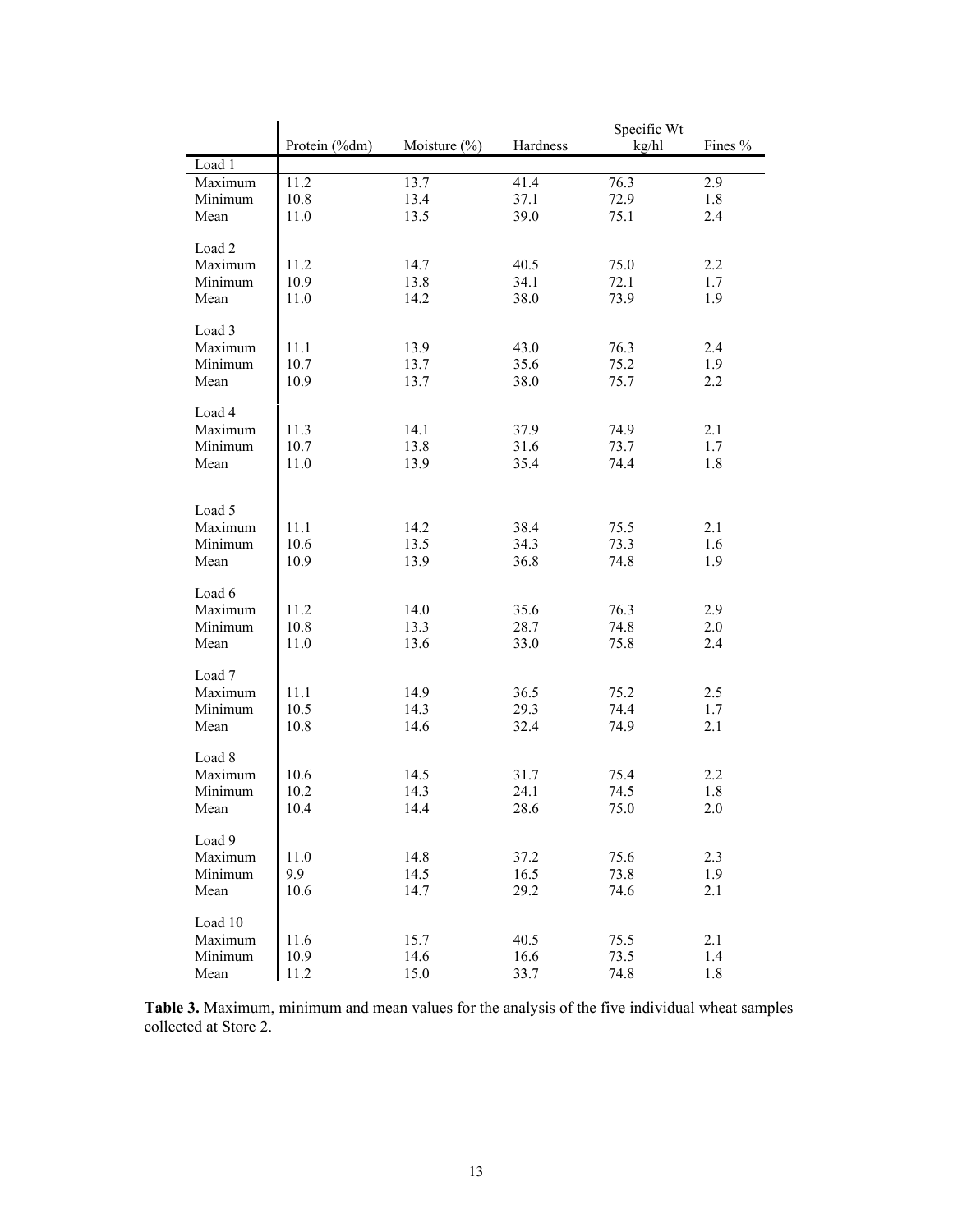|         |                |              | Specific Wt, |       |                  |
|---------|----------------|--------------|--------------|-------|------------------|
|         | Protein (% dm) | Moisture (%) | Hardness     | kg/hl | Fines $(\% )$    |
| Load 1  |                |              |              |       |                  |
| Maximum | 14.0           | 14.3         | 62.7         | 82.6  | $\overline{1.4}$ |
| Minimum | 13.7           | 14.1         | 55.9         | 82.0  | 0.5              |
| Mean    | 13.9           | 14.1         | 58.5         | 82.4  | $0.8\,$          |
|         |                |              |              |       |                  |
| Load 2  |                |              |              |       |                  |
| Maximum | 14.0           | 14.1         | 59.5         | 82.5  | 1.3              |
| Minimum | 13.8           | 14.0         | 55.9         | 81.8  | 1.1              |
| Mean    | 13.9           | 14.0         | 57.8         | 82.1  | 1.2              |
| Load 3  |                |              |              |       |                  |
| Maximum | 14.2           | 14.0         | 58.4         | 82.6  | 1.4              |
| Minimum | 13.7           | 13.9         | 53.1         | 81.4  | 1.0              |
| Mean    | 13.9           | 14.0         | 55.7         | 82.2  | 1.2              |
|         |                |              |              |       |                  |
| Load 4  |                |              |              |       |                  |
| Maximum | 14.1           | 14.0         | 59.5         | 82.9  | 1.2              |
| Minimum | 13.8           | 13.9         | 54.7         | 82.4  | 0.9              |
| Mean    | 14.0           | 14.0         | 57.5         | 82.7  | 1.0              |
|         |                |              |              |       |                  |
|         |                |              |              |       |                  |
| Load 5  |                |              |              |       |                  |
| Maximum | 14.3           | 14.1         | 77.3         | 83.2  | 1.2              |
| Minimum | 14.0           | 13.8         | 53.8         | 82.8  | 0.6              |
| Mean    | 14.1           | 13.9         | 61.2         | 83.0  | $1.0\,$          |
|         |                |              |              |       |                  |
| Load 6  |                |              |              |       |                  |
| Maximum | 14.1           | 14.1         | 59.5         | 83.0  | 1.2              |
| Minimum | 13.8           | 13.9         | 55.8         | 82.2  | 0.7              |
| Mean    | 13.9           | 14.0         | 57.3         | 82.7  | $0.8\,$          |
| Load 7  |                |              |              |       |                  |
| Maximum | 13.9           | 14.1         | 58.7         | 82.8  | 1.2              |
| Minimum | 13.7           | 14.0         | 56.5         | 82.0  | 0.8              |
| Mean    | 13.8           | 14.0         | 57.4         | 82.4  | 0.9              |
|         |                |              |              |       |                  |
| Load 8  |                |              |              |       |                  |
| Maximum | 13.9           | 14.0         | 58.9         | 82.9  | 1.3              |
| Minimum | 13.8           | 13.9         | 53.7         | 81.8  | 0.9              |
| Mean    | 13.9           | 14.0         | 57.2         | 82.5  | 1.2              |
|         |                |              |              |       |                  |
|         |                |              |              |       |                  |

**Table 4.** Maximum, minimum and mean values for the analysis of the eight individual wheat samples collected at Store 3.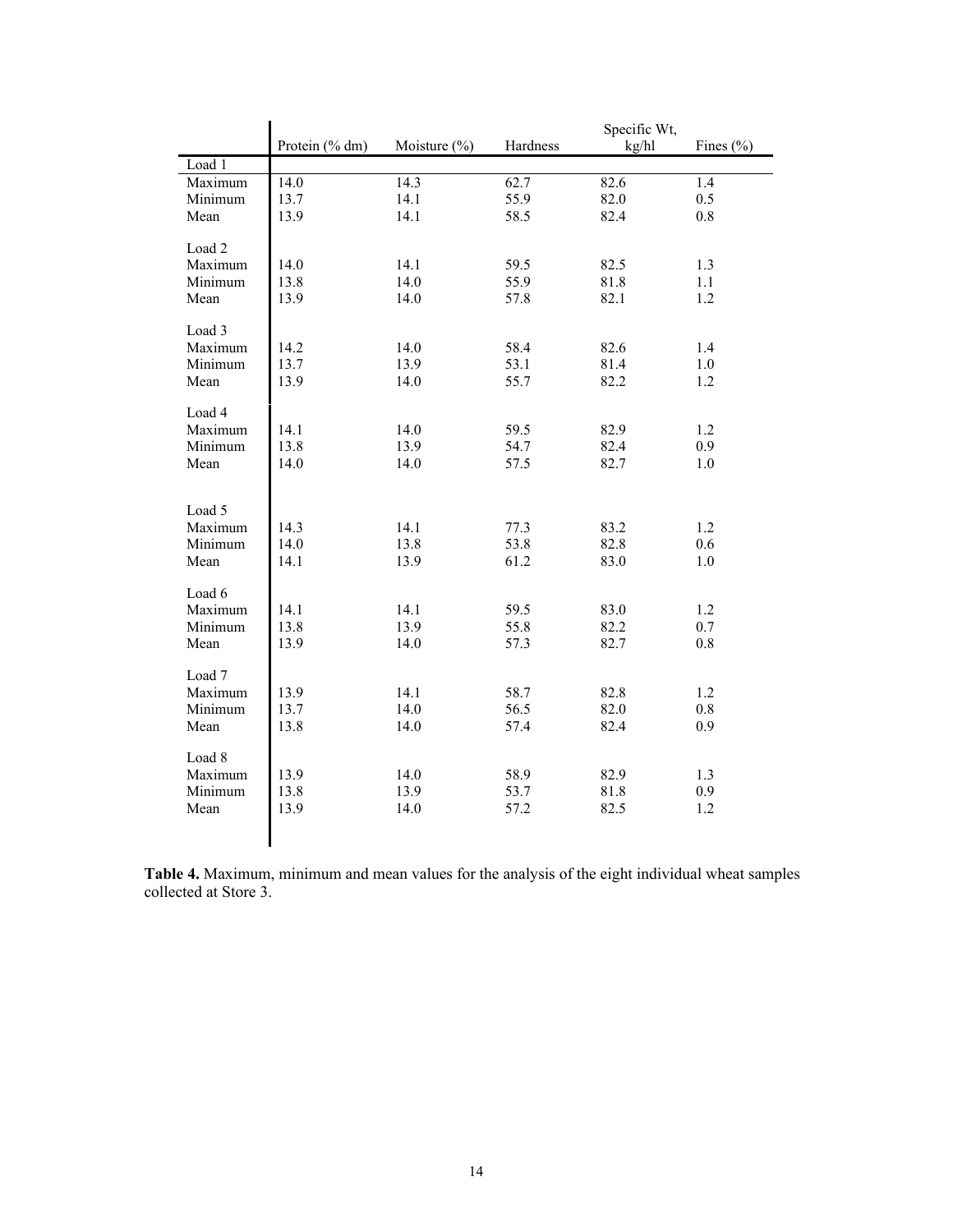|                   |               | Specific Wt,     |                |              |                |
|-------------------|---------------|------------------|----------------|--------------|----------------|
|                   | Protein (%dm) | Moisture $(\% )$ | Hardness       | kg/hl        | Fines $(\% )$  |
| Load 1            |               |                  |                |              |                |
| Maximum           | 13.0          | 12.4             | 68.9           | 77.7         | 3.5            |
| Minimum           | 12.7          | 12.1             | 61.9           | 76.5         | 1.9            |
| Mean              | 12.8          | 12.3             | 65.2           | 77.0         | 2.63           |
| Mill data         | 13.3          | 11.9             | 6              | 77.6         | 3.1            |
|                   |               |                  |                |              |                |
| Load 2            |               |                  |                |              |                |
| Maximum           | 11.8          | 14.1             | 40.5           | 76.8         | 4.2            |
| Minimum           | 11.6          | 13.7             | 31.3           | 75           | 3.4            |
| Mean              | 11.7          | 13.9             | 36.3           | 76.0         | 3.88           |
| Mill data         | 11.8          | 14               | $\overline{c}$ | 76.8         | 4.9            |
|                   |               |                  |                |              |                |
| Load 3            |               |                  |                |              |                |
| Maximum           | 13.9          | 13.0             | 51.4           | 80.6         | 4.2            |
| Minimum           | 13.4          | 12.6             | 42.2           | 79.5         | 3.4            |
| Mean              |               |                  |                |              |                |
|                   | 13.7          | 12.7             | 47.0           | 80.1         | 3.88           |
| Mill data         | 13.7          | 13.3             | 6              | 80.7         | 5.1            |
|                   |               |                  |                |              |                |
| Load 4            |               |                  |                |              |                |
| Maximum           | 12.4          | 13.4             | 46.2           | 79.7         | 1.9            |
| Minimum           | 12.0          | 12.8             | 33.8           | 77.8         | $\mathbf{1}$   |
| Mean              | 12.2          | 13.2             | 41.5           | 79.0         | 1.35           |
| Mill data         | 12.6          | 13.6             | $\overline{c}$ | 79.5         | $\overline{c}$ |
| Load 5            |               |                  |                |              |                |
| Maximum           | 12.5          | 15.0             | 28.1           | 78.4         | 2.8            |
| Minimum           | 12.1          |                  | 21.5           | 75.9         | 1.8            |
| Mean              |               | 14.7<br>14.9     | 24.50          |              |                |
|                   | 12.3          |                  |                | 77.3<br>77.6 | 2.23           |
| Mill data         | 12.1          | 15               | 2              |              | 3.2            |
| Load 6            |               |                  |                |              |                |
| Maximum           | 12.5          | 12.8             | 48             | 78.4         | 2.1            |
| Minimum           | 12.2          | 12.5             | 39.2           | 76.6         | 1.9            |
| Mean              | 12.3          | 12.6             | 43.2           | 77.8         | 1.95           |
|                   | 12.5          |                  | 2              | 79.1         |                |
| Mill data         |               | 12.8             |                |              | 3.2            |
| Load <sub>7</sub> |               |                  |                |              |                |
| Maximum           | 13.0          |                  | 55.1           | 81.6         | 2.3            |
| Minimum           |               | 12.2<br>12.0     |                |              | 2              |
| Mean              | 12.5<br>12.7  | 12.1             | 41.2<br>47.2   | 80.1<br>81.0 | 2.14           |
|                   |               |                  |                |              |                |
| Mill data         | 12.8          | 12.2             | 5              | 81.1         | 3.2            |
| 8                 |               |                  |                |              | 2.2            |
| Maximum           | 11.3          | 13.2             | 38             | 77.5         |                |
| Minimum           | 11.03         | 13.1             | 29             | 75.9         | 1.6            |
| Mean              | 11.2          | 13.2             | 34.6           | 76.7         | 1.88           |
| Mill data         | 11.4          | 13.4             | 2              | 77.6         | 2.8            |

**Table 5.** Maximum, minimum and mean values for the analysis of the eight individual wheat samples collected at Store 4. The results of the store's own analysis, based on a composite sample made up from 8 individual probe samples, are given as Mill data.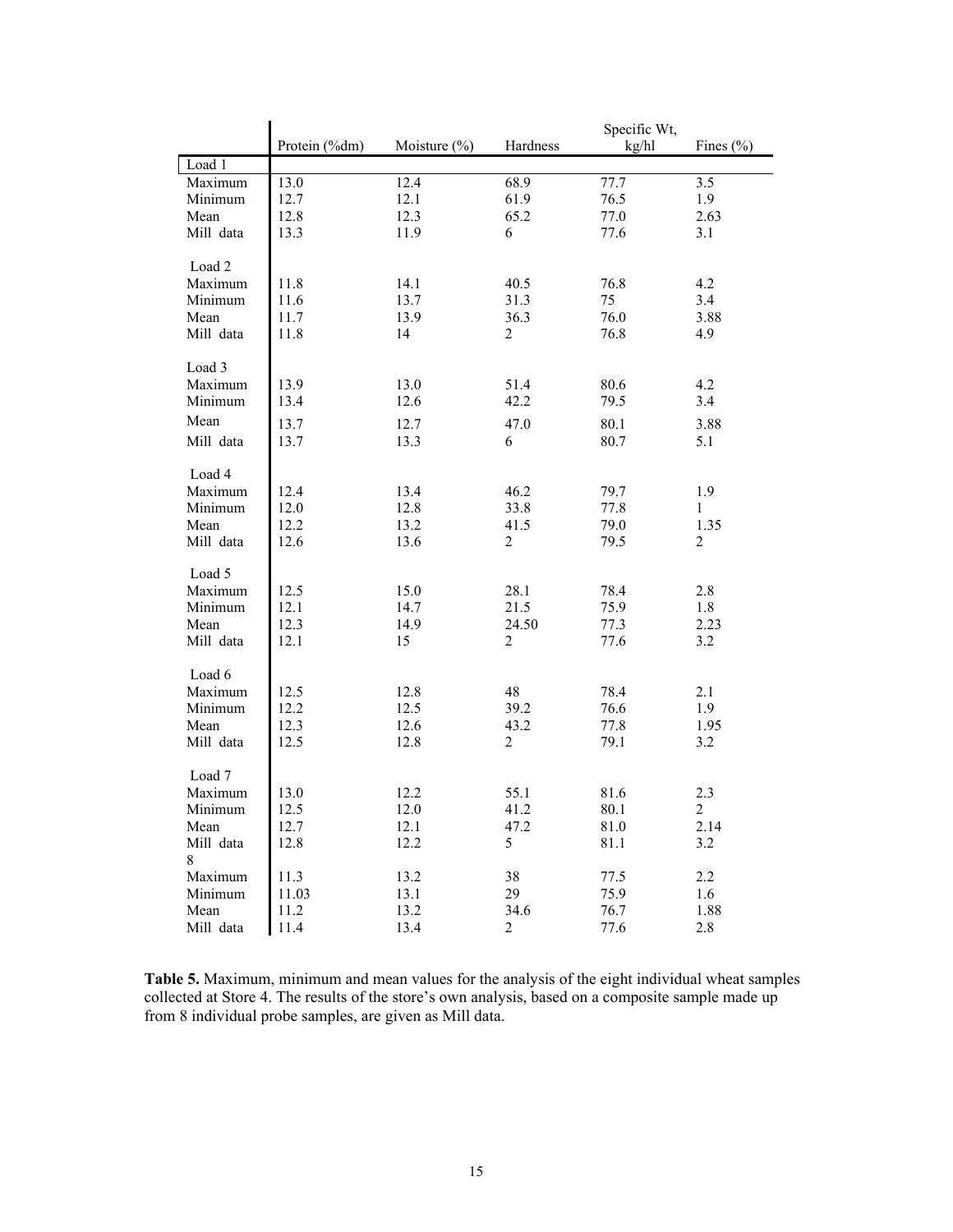|         |                   |                  | Specific Wt. |               |
|---------|-------------------|------------------|--------------|---------------|
|         | Protein $(\%$ dm) | Moisture $(\% )$ | $k\alpha/hl$ | Fines $(\% )$ |
| Maximum | 14.0(14.1)        | 16.0(14.1)       | 82.0 (82.8)  | 4.3(1.3)      |
| Minimum | 10.9(13.8)        | 12.1(13.9)       | 74.1 (82.1)  | 0.1(0.8)      |
| Mean    | 12.5(13.9)        | 14.1(14.0)       | 78.1 (82.5)  | 2.2(1.0)      |

**Table 6.** Maximum, minimum and mean values for the analysis of the samples taken by the storekeeper during intake at Store 3. Figures in brackets are the mean value of the 8 loads sampled coming out of store.

A summary of the analyses of the Falling Number of some samples from Stores 2 and 3 are given in Table 7. Three replicates of each sample were tested and the mean values used in the calculation of maxima, minima and means. These data show that there was important variation between the values obtained from the individual samples. However, it must be appreciated that the variability (commonly  $\pm 4$  – 6 seconds) between replicates of the same sample i.e. measurement variation, could account for up to 20% of the variation between samples

|                            | Load              |                   |                   |                   |            |
|----------------------------|-------------------|-------------------|-------------------|-------------------|------------|
| Store 2                    | 3                 |                   |                   |                   | 8          |
| Maximum                    | 229               | 226               | 220               | 245               | 205        |
| Minimum<br>Mean            | 168<br>198        | 183<br>203        | 172<br>200        | 185<br>218        | 181<br>194 |
| Store 3                    | 5                 | 6                 | 9                 | 10                |            |
| Maximum<br>Minimum<br>Mean | 183<br>152<br>166 | 164<br>131<br>147 | 193<br>163<br>175 | 186<br>122<br>168 |            |
|                            |                   |                   |                   |                   |            |

**Table 7.** Results of Falling Number assessments on individual samples from some loads at stores 2 and 3.

The tests on the germinative capacity done on barley samples from Store 1 showed very little variability between samples with all values being 99 or 100%.

At store 4 (a flour mill) normal practice was to collect 8 samples with an automatic Samplex CS 90 probe, mix these samples and then divide the resulting composite sample to give an analytical sample. The results obtained by the mill using their method of sampling and analysis are given in Table 5. In most cases comparisons can be made but the mill used a different method of assessing Hardness so these results cannot be compared.

#### **Estimating the sampling reliability**

The results of the Monte Carlo simulations are given in Table 8 and show the improvement in sampling reliability gained from taking more samples. The use of 8 samples reflects the number of samples that most operators take when using a CS90 automated sampler to sample from trucks on intake.

The ranges for each quality measurement were selected on the basis that they represented relatively small variation about the mean value.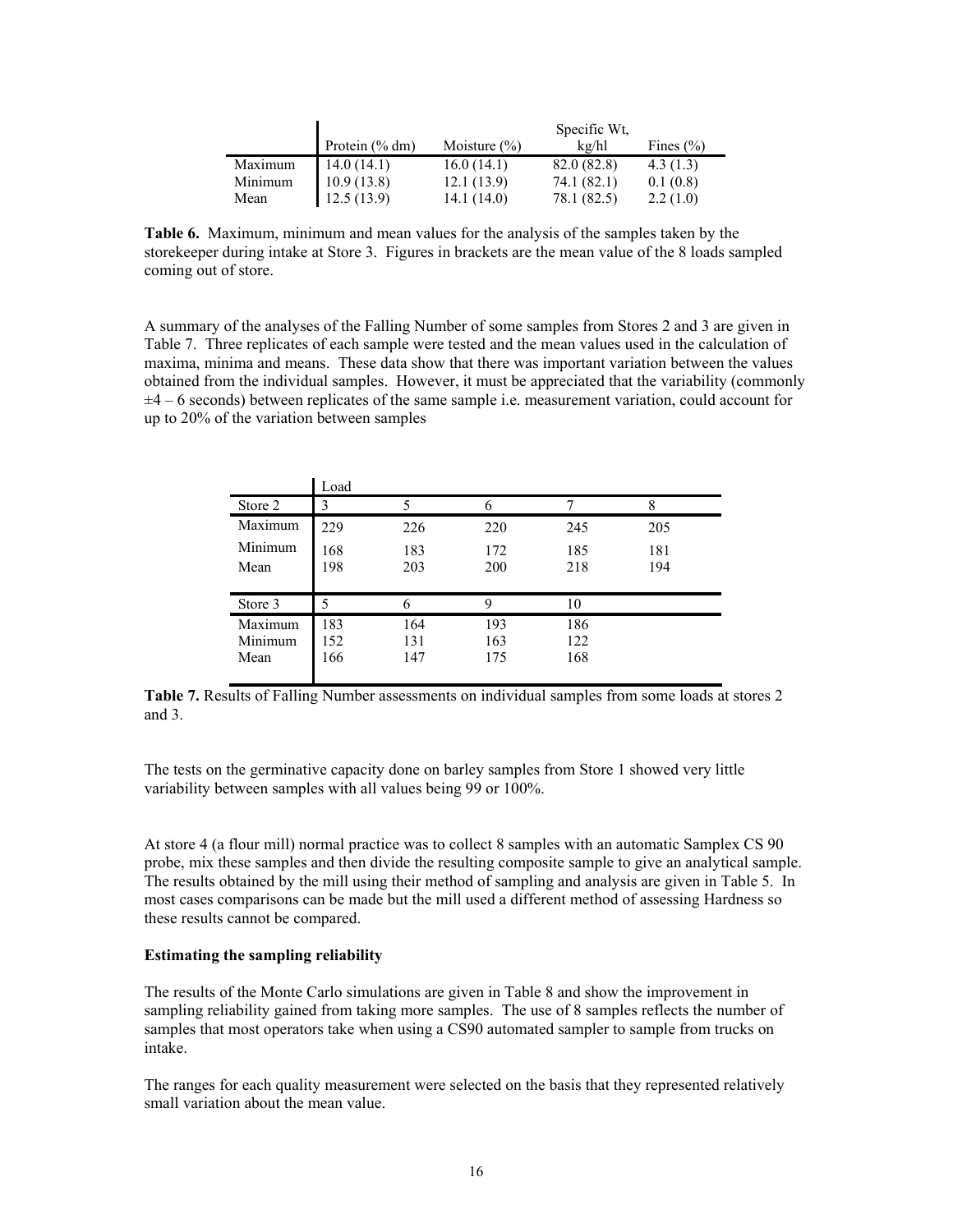| Wheat Hagberg Falling Number (see figure 3)                                                             |     |  |  |  |
|---------------------------------------------------------------------------------------------------------|-----|--|--|--|
| Mean = 203 Maximum = 217 Minimum = 183. using a range of 10 seconds either side of mean (193-213)       |     |  |  |  |
| the following confidence limits apply i.e. the probability of this interval covering the mean           |     |  |  |  |
| 2 samples                                                                                               | 79% |  |  |  |
| 3 samples                                                                                               | 88% |  |  |  |
| 5 samples                                                                                               | 96% |  |  |  |
| 8 samples                                                                                               | 99% |  |  |  |
| Wheat Specific Weight                                                                                   |     |  |  |  |
| Mean = 82.04 Maximum = 82.6 Minimum of 81.6 using a range of 0.4kg either side of mean $(81.64 -$       |     |  |  |  |
| 82.44) the following confidence limits apply i.e. the probability of this interval covering the mean    |     |  |  |  |
| 2 samples                                                                                               | 77% |  |  |  |
| 3 samples                                                                                               | 85% |  |  |  |
| 5 samples                                                                                               | 94% |  |  |  |
| 8 samples                                                                                               | 98% |  |  |  |
| <b>Wheat Moisture Content</b>                                                                           |     |  |  |  |
| Mean = 13.93 Maximum = 14.06 Minimum = 13.87 using a range of 0.1% either side of mean $(13.83-$        |     |  |  |  |
| 14.03) the following confidence limits apply i.e. the probability of this interval covering the mean    |     |  |  |  |
|                                                                                                         |     |  |  |  |
| 2 samples                                                                                               | 69% |  |  |  |
| 3 samples                                                                                               | 79% |  |  |  |
| 5 samples                                                                                               | 90% |  |  |  |
| 8 samples                                                                                               | 96% |  |  |  |
| Wheat Protein                                                                                           |     |  |  |  |
| Mean = 14.02 Maximum = 14.24 Minimum = 13.79 using a range of 0.1% either side of mean (13.92-          |     |  |  |  |
| 14.12) the following confidence limits apply i.e. the probability of this interval covering the mean    |     |  |  |  |
| 2 samples                                                                                               | 59% |  |  |  |
| 3 samples                                                                                               | 69% |  |  |  |
| 5 samples                                                                                               | 82% |  |  |  |
| 8 samples                                                                                               | 91% |  |  |  |
| <b>Barley Screenings</b>                                                                                |     |  |  |  |
| Mean = 2.04 Maximum = 2.8 Minimum = 1.7 using a range of 0.3% either side of mean $(1.74-2.34)$ the     |     |  |  |  |
| following confidence limits apply i.e. the probability of this interval covering the mean               |     |  |  |  |
| 2 samples                                                                                               | 67% |  |  |  |
| 3 samples                                                                                               | 76% |  |  |  |
| 5 samples                                                                                               | 87% |  |  |  |
| 8 samples                                                                                               | 95% |  |  |  |
| <b>Barley Moisture Content</b>                                                                          |     |  |  |  |
| Mean = 14.06 Maximum = 14.28 Minimum = 13.82 using a range of 0.1% either side of mean (13.96-          |     |  |  |  |
| 14.16) the following confidence limits apply i.e. the probability of this interval covering the mean    |     |  |  |  |
|                                                                                                         |     |  |  |  |
| 2 samples                                                                                               | 58% |  |  |  |
| 3 samples                                                                                               | 70% |  |  |  |
| 5 samples                                                                                               | 79% |  |  |  |
| 8 samples                                                                                               | 89% |  |  |  |
| <b>Barley Nitrogen</b>                                                                                  |     |  |  |  |
| Mean = 1.77 Maximum = 1.78 Minimum = 1.72 using a range of $0.01\%$ either side of mean (1.76-1.78) the |     |  |  |  |
| following confidence limits apply i.e. the probability of this interval covering the mean               |     |  |  |  |
| 2 samples                                                                                               | 52% |  |  |  |
| 3 samples                                                                                               | 61% |  |  |  |
| 5 samples                                                                                               | 71% |  |  |  |
| 8 samples                                                                                               | 84% |  |  |  |

Table 8. Impact of taking greater number of samples on the confidence limits for a given level of variation about the mean value.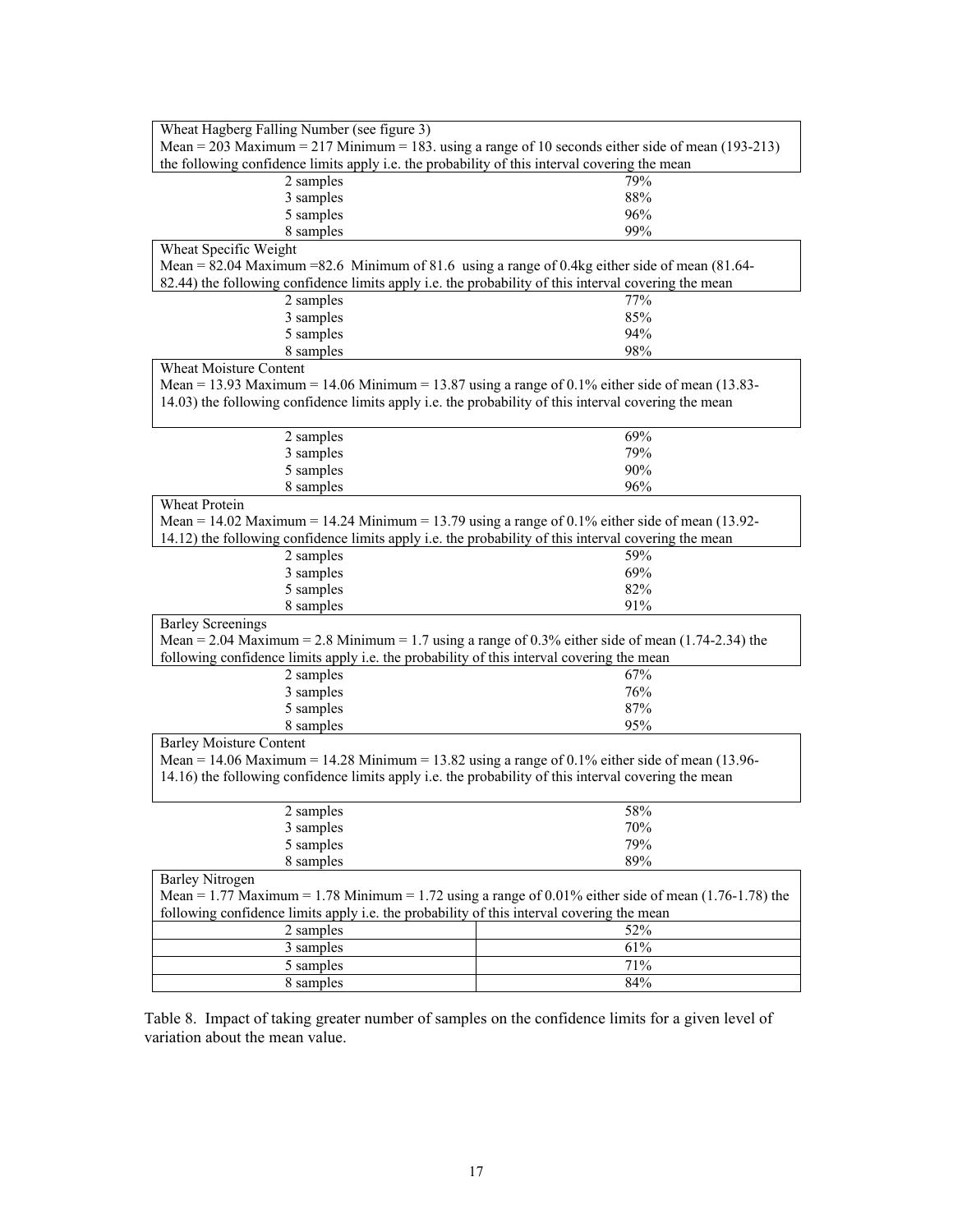Figures 3 and 4 show two graphical representations of the results of the Monte Carlo simulations on reliability of results from using differing numbers of samples.



Figure 3 Graphical representation of the impact of sampling intensity on reliability of result for Hagberg falling number in a lorry load of wheat.



Figure 4 Graphical representation of the impact of sampling intensity on reliability of result for moisture content in a lorry load of barley.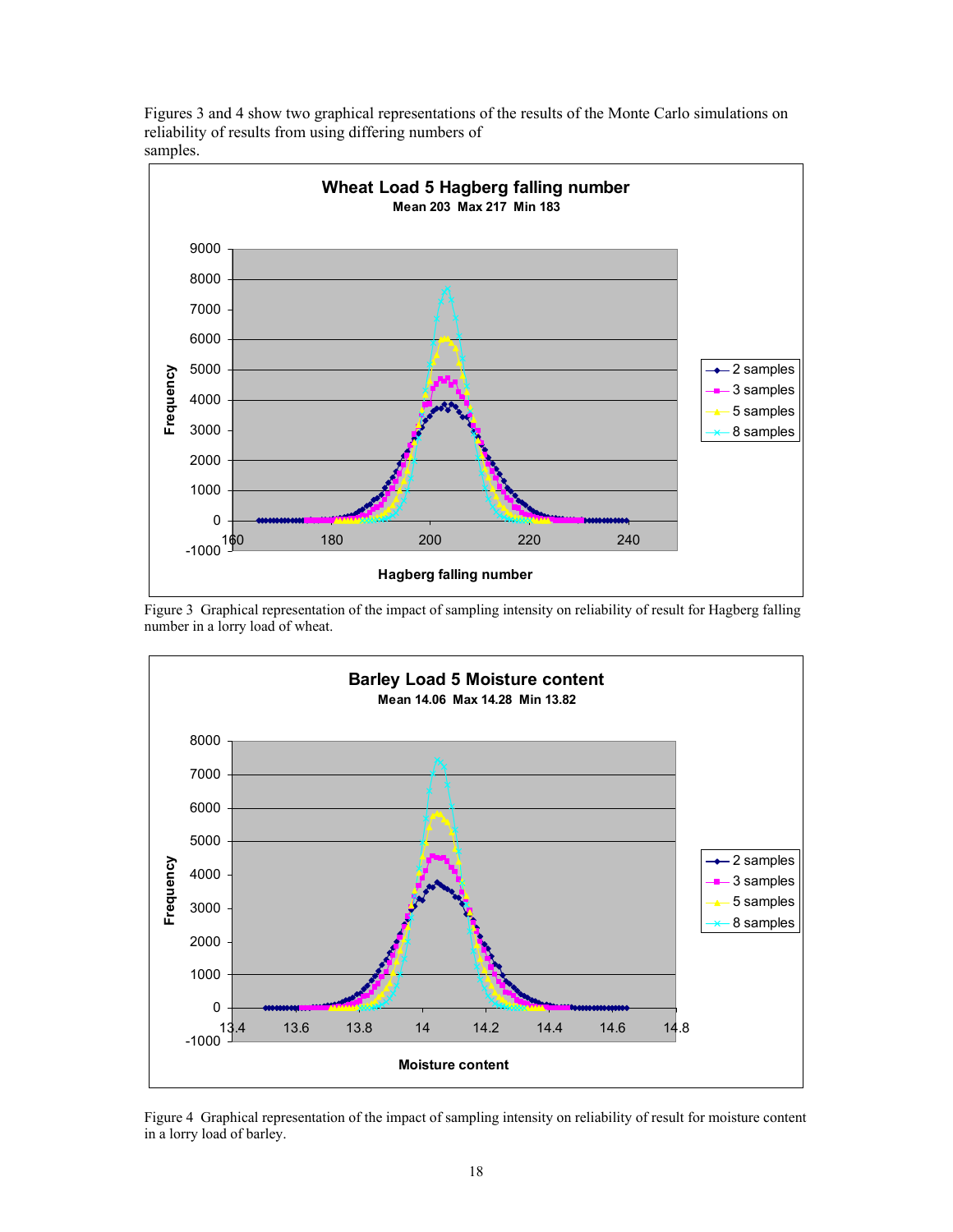When the differences between the results of using a mean of individual sample measurements, a mean from a series of samples from a composite or the mean from a series of samples taken from a single large bulk sample were compared there were no statistically significant difference between them. On some occasions the difference was positive whilst in others the difference was negative. The types of samples that showed the least difference (analysed by eye) were the mean of the eight individual samples and the mean of the 5 samples from the composite sample.

## **Discussion**

The collection of information on the approaches to sampling lorries under practical conditions suggested that there were wide differences in approach used by different stores. The Samplex CS90 was the equipment most commonly used although the exact method of use varied greatly. The next most common method was a manual spear but once again the number and size of sample collected varied. The information collected supports the targeting of CS90 samplers and manual spearing during this project.

Guidelines for lorry sampling are specified in some contracts. These are all based directly on the ISO and BSI standards and specify the number and positions of sampling points for loads of certain weights. However, during the course of this work it became apparent that, in practice, with manual sampling it was impossible to observe these guidelines and to also observe HSE safety constraints and food safety regulation advise against an operator walking on the grain. Similar limitations applied to the use of the CS90. When using this machine, even if ideally placed, it is impossible to reach up 40% of the load in modern bulk trailers without moving the lorries. It is not common practice to move vehicles to overcome this limitation and therefore the sampling is limited to a central portion of the trailer in most cases. The manufactures of the CS90 are aware of this limitation but point out that, whilst it is possible to re-design the machine to extend its reach to cover the entire load, this would require a much larger and far more expensive unit. These are important issues and need to be addressed by the British Standards Institute and those responsible for drawing up contracts.

## **Inherent variation in grain.**

All grain sampled during this work at stores 1, 2 and 3 had been in store for at least 8 months. The grain had originally come from a number of sources but would have been mixed to some extent when entering storage. It is also reasonable to expect that extremes in moisture content would have been much reduced during storage. This is confirmed by the reduction in the difference between the maximum and minimum values for moisture shown by comparing the intake sampling at Store 3 with the values obtained during the project when assessing the grain at out-loading. However, the results obtained indicate that some inherent variation in the grain is still present after bulks of grain from farms are mixed and stored at commercial stores. The variation in the quality of grain within in a single lorry load was sufficient to make the difference between the grain being rejected or accepted. For example, the moisture content of Load 10 at store 2 varied sufficiently that a single sample could have permitted the end user to accept or reject given a contract level of 15%. Similar important variation was apparent in the protein content and falling number values of samples from Store 3. The origins of the grain at store 4 are unknown but at least some loads are likely to have come directly from farm stores.

In the case of the two stores where the grain was sampled with a CS 90, the variability between individual samples may have been enhanced by the large differences in sample weight; up to two-fold. However, large differences in sample weight did not occur at Store 2 where the grain was sampled manually yet variation in quality was still present between individual samples.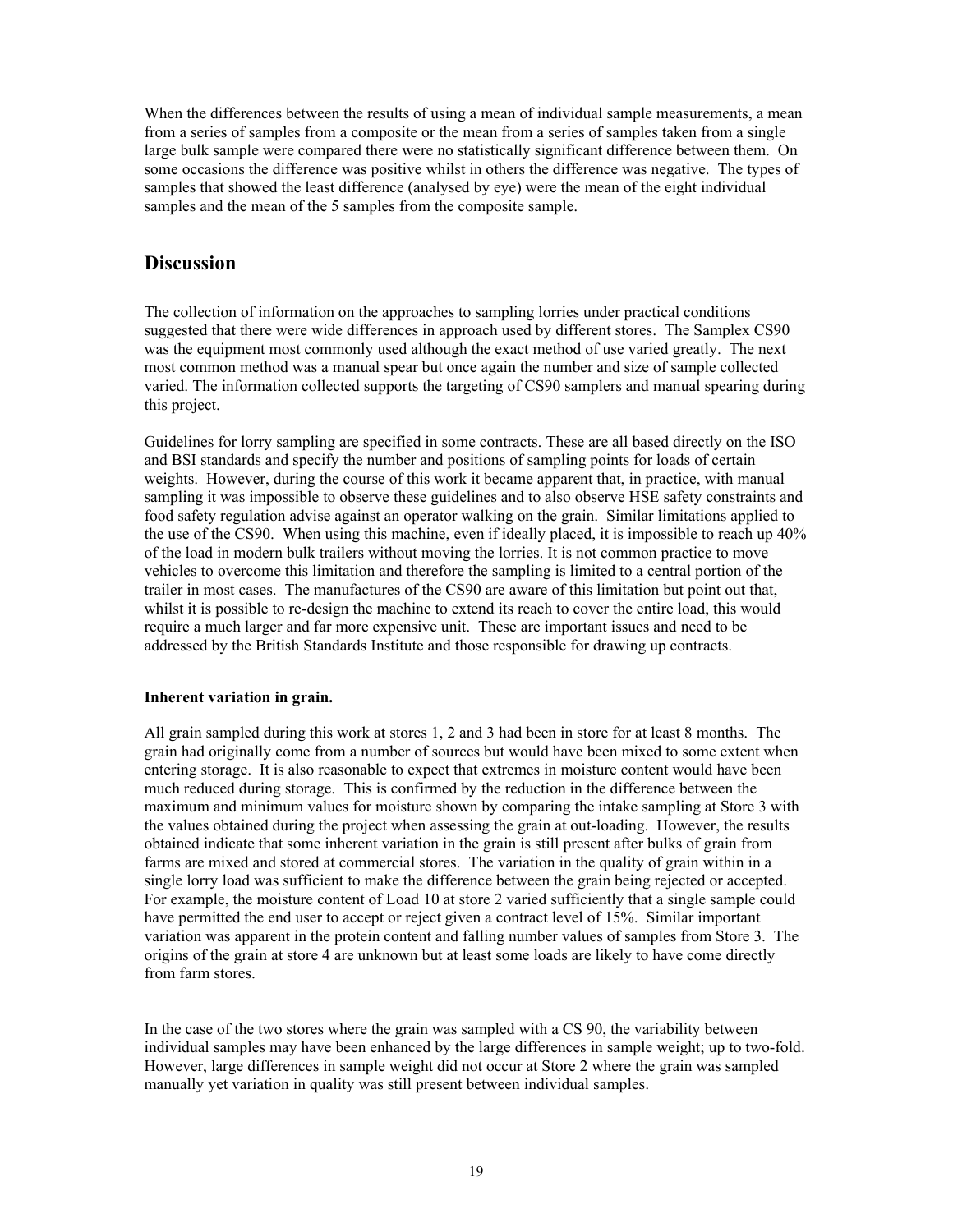Another factor that could influence the apparent variation between samples is any change to the method of measurement. The assessment of this factor was not a direct part of this project. However, some observations on the effects of changes in the method of measurement on the results were obtained. Large difference in screenings were found in the same samples of barley (Store 1) depending on whether they were tested by the store staff or project staff (Table 2). The mechanical shaker used at the store always produced a higher assessment of fine material (+ about 30%) than the manual sieving used by the project staff. However, this is not an indication of variability in the grain because the difference between the 2 methods remained about the same. These findings are not surprising as the model and setting of the shaker and the age of the sieves can influence the results (C. Finch, Pneumac, pers. com.). In addition, the results from all samples of both wheat and barley collected from lorries and those from other parts of the Grain Sampling and Analysis (GSA) project, indicate that the distribution of fine material or screenings within a bulk or lorry-load of grain is variable and, as far as can be judged from results, random. As a result, the measurement of screenings is very likely to be subject to larger errors of prediction than other quality parameters. This may be worthy of more detailed research and perhaps should be born in mind when considering contractual obligations.

Tests done on other quality parameters throughout the GSA project on the Foss Infratec machines suggest that this instrument is relatively consistent. Where the same sample was put through the machine multiple times there was almost no variation in the results. The results obtained at Store 4 suggest that the values obtained by the project analysis were in general lower than those obtained by the mill analysis although the differences were mostly relatively small. It is possible that this trend was more a factor of analytical methods than sampling error. The largest difference between the two assessments was always in the estimation of screenings.

In general, the variation between samples taken from the same lorry-load was not of statistical significance. However, in many cases these differences were of great commercial importance. For example, with barley from Store 1 the screenings could vary by 1.5% and the moisture by 1.4% between samples from the same load. With milling wheat from store 3 the protein could vary by 0.5% and the screenings by 1% within a load. These data clearly demonstrate the dangers of basing a quality assessment of a lorry-load of grain on a single discrete sample irrespective of the method of collection.

Statistical analysis of the data provided useful information. The amount of variability for each quality parameter within a load or a group of loads was calculated and the ability to predict this variability was assessed. Obviously, each quality parameter behaved differently but most was broadly similar except screenings where the variation was much greater. Once the variability was calculated, limits could be set for the accuracy of prediction (for example:  $\pm 0.05\%$  for protein in wheat). The numbers of samples used has a fundamental influence on the ability to approach these limits. A single sample may only offer a 50% chance that the result will be close to such limits. In practical terms this means that when lorries are sampled with a single sample, in the event of a dispute, there is a 50/50 chance that re-sampling will give a different result. The confidence of prediction rises as the number of samples used in the assessment rises and 8 samples/load would appear to give a good compromise between confidence in the results and workload. There was no relationship between quality prediction and the position from which a sample was collected: the variability appeared random. Therefore, the exact siting of the sample points is of much less importance than the number of sample points, although spreading the points evenly over the entire load should be preferred. Collecting multiple samples (preferably 8/load), mixing these thoroughly and then using a sub-sample for quality assessment would appear to be an effective approach to sampling lorry-loads of grain.

The results from this work confirm the earlier limited work on sampling lorries (HGCA Project Report 79) but it does not appear possible to implement the use of the methodology suggested in ISO or BSI Standards because of limitations in the current equipment. However, they provide the basis for a new approach to standards with a sound technical base and may allow some general codes of practice to be constructed.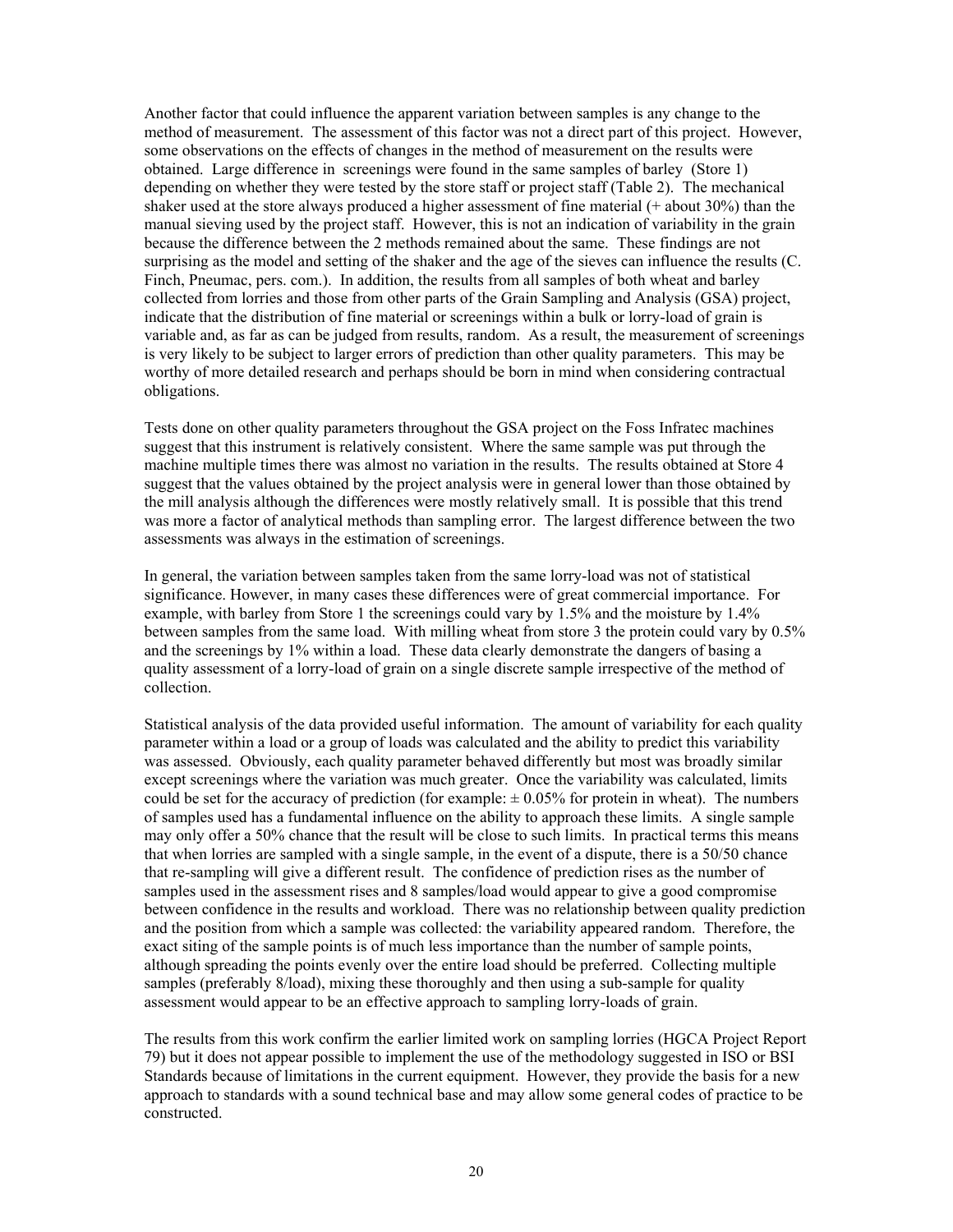#### **Protocol for lorry sampling**

A protocol for lorry sampling has been developed on the basis of this research and is presented in Annex 1.

## **Recommendations**

#### **Screenings:**

Throughout the sampling component of the GSA Project the error of prediction of screenings has been greater than other quality parameters. This difficulty does not seem to be reflected in commercial contracts. It is recommended that more work be done to establish better limits of assessment that could be used that would provide a fairer approach for both buyers and sellers of grain.

#### **National and International Standards:**

The results of this work should be discussed with the appropriate Standards organisations with a view to producing revised standards that correctly reflect the limitations of equipment and safety concerns.

Code of Practice: Consideration should be given, in cooperation with appropriate organisations, to the drawing up of guidelines for the effective sampling of loads of grain.

#### **Influence of method of measurement:**

Consider the interchange of samples between the project and commercial laboratories to investigate the effects of different methods of measuring quality parameters of grain.

## **Acknowledgements**

**The authors of this report wish to thank Banks-Cargill Agriculture John Derybishire, Greencore Malting Group, Alan Johnston, and Rank Hovis Limited for allowing this work to take place at their premises. We also wish to thank Mark Charlton and Allied Technical Centre for assistance with analytical equipment.** 

These guidelines are intended to offer advice to any organisation that sample grain in lorries. They are not intended as dogmatic instructions that can be applied at every site and there may be a need for some flexibility in approach. However, if used, the guidelines will help to minimise sampling error and provide a consistent method of collecting samples from lorry-loads of grain.